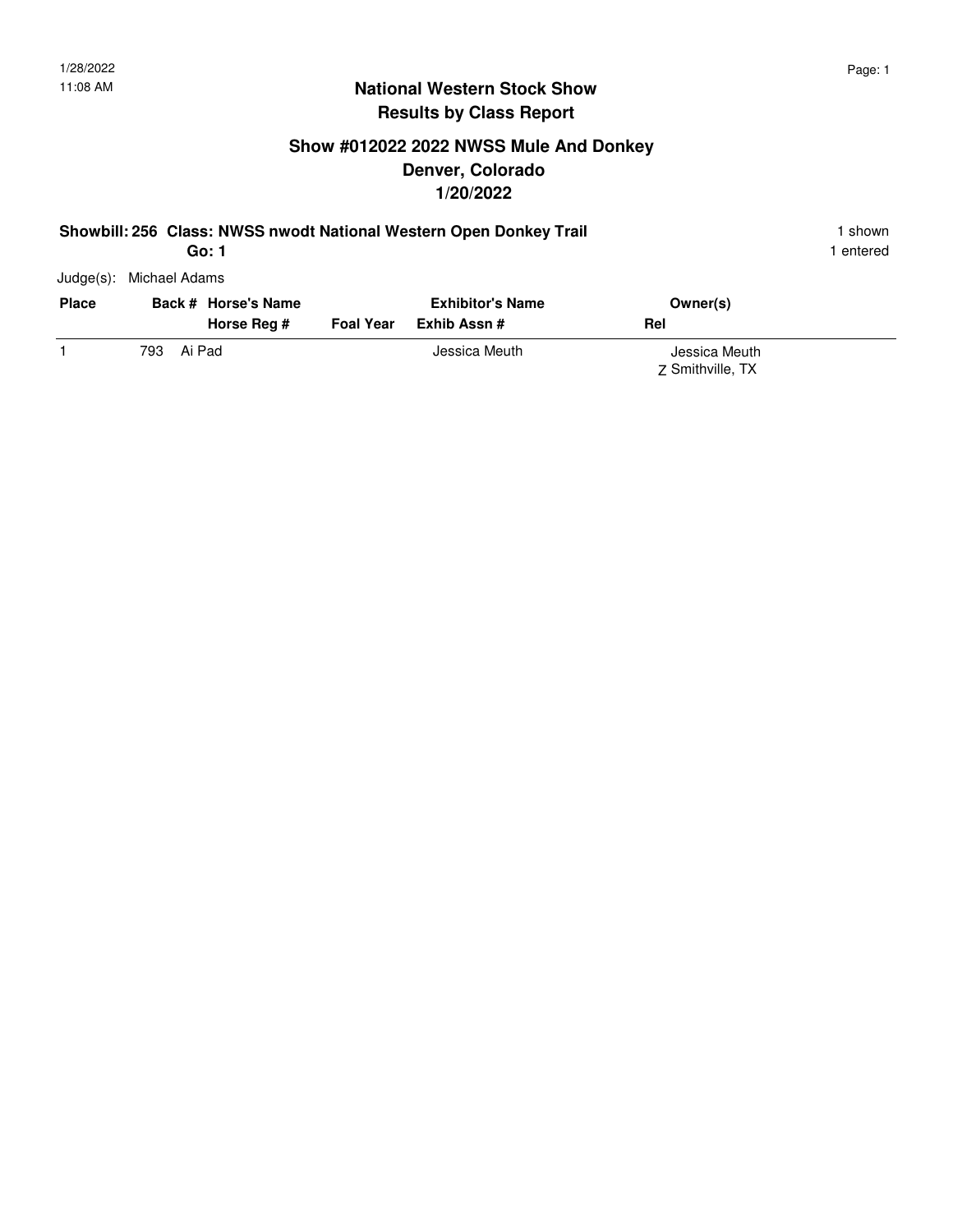## **Show #012022 2022 NWSS Mule And Donkey Denver, Colorado 1/20/2022**

**Showbill: 257 Class: NWSS nwsmt National Western Senior Mule Trail** 17 Shown 17 shown **Go: 1**

17 entered

| $Judge(s)$ : | Michael Adams |                                    |                  |                                        |                                            |
|--------------|---------------|------------------------------------|------------------|----------------------------------------|--------------------------------------------|
| <b>Place</b> |               | Back # Horse's Name<br>Horse Reg # | <b>Foal Year</b> | <b>Exhibitor's Name</b><br>Exhib Assn# | Owner(s)<br>Rel                            |
| 1            | 773           | <b>Teters Dazzle</b>               |                  | Jo Teter                               | Jo And Duane Teter<br>Bartley, NE          |
| 2            | 803           | <b>MV Bens Dixie Dell</b>          |                  | Tessa Walkinshaw                       | Dave And Debbie Walkinshaw<br>Griswold, IA |
| 3            | 792           | Im Foxy And I Know It              |                  | <b>Tim Phillips</b>                    | Dianne Smith<br>Smithville, TX             |
| 4            | 789           | Lilac Lady                         |                  | <b>Mark Mattox</b>                     | <b>Mark Mattox</b><br>Z Pasco, WA          |
| 5            | 796           | Fifty Shades Of Foxy               |                  | <b>Tabitha Holland</b>                 | Dr. Kimberly Huckaby<br>Broken Arrow, OK   |
| 6            | 800           | Sonnys Boss Man                    |                  | <b>Tabitha Holland</b>                 | Peggy Knight<br>Tulsa, OK                  |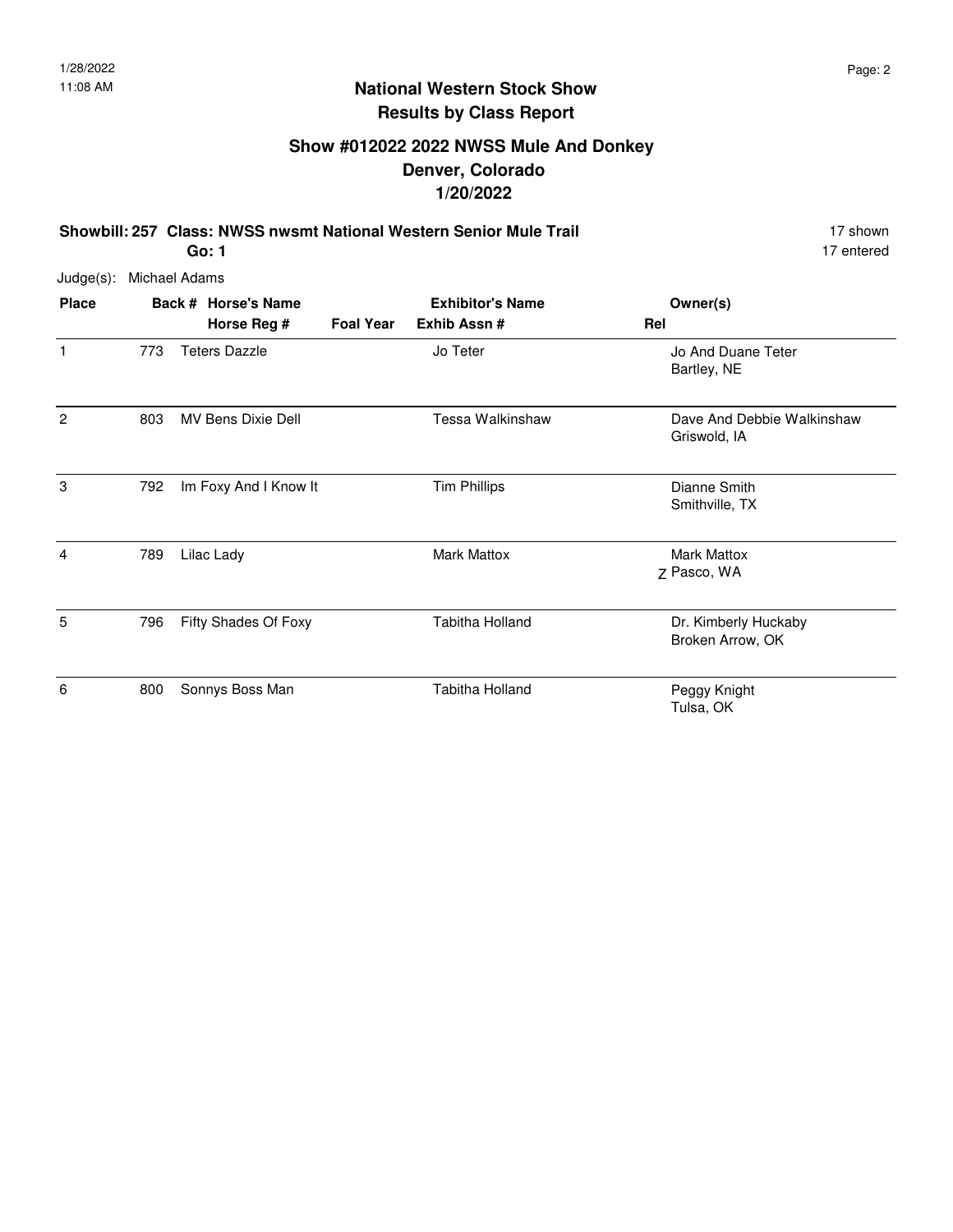## **Show #012022 2022 NWSS Mule And Donkey Denver, Colorado 1/20/2022**

| Showbill: 258 Class: NASMDA nwjmt National Western Junior Mule Trail | shown   |
|----------------------------------------------------------------------|---------|
| Go: 1                                                                | entered |

Judge(s): Michael Adams

| Place | Back # Horse's Name | <b>Exhibitor's Name</b> |                        | Owner(s) |
|-------|---------------------|-------------------------|------------------------|----------|
|       | Horse Reg #         |                         | Foal Year Exhib Assn # | Rel      |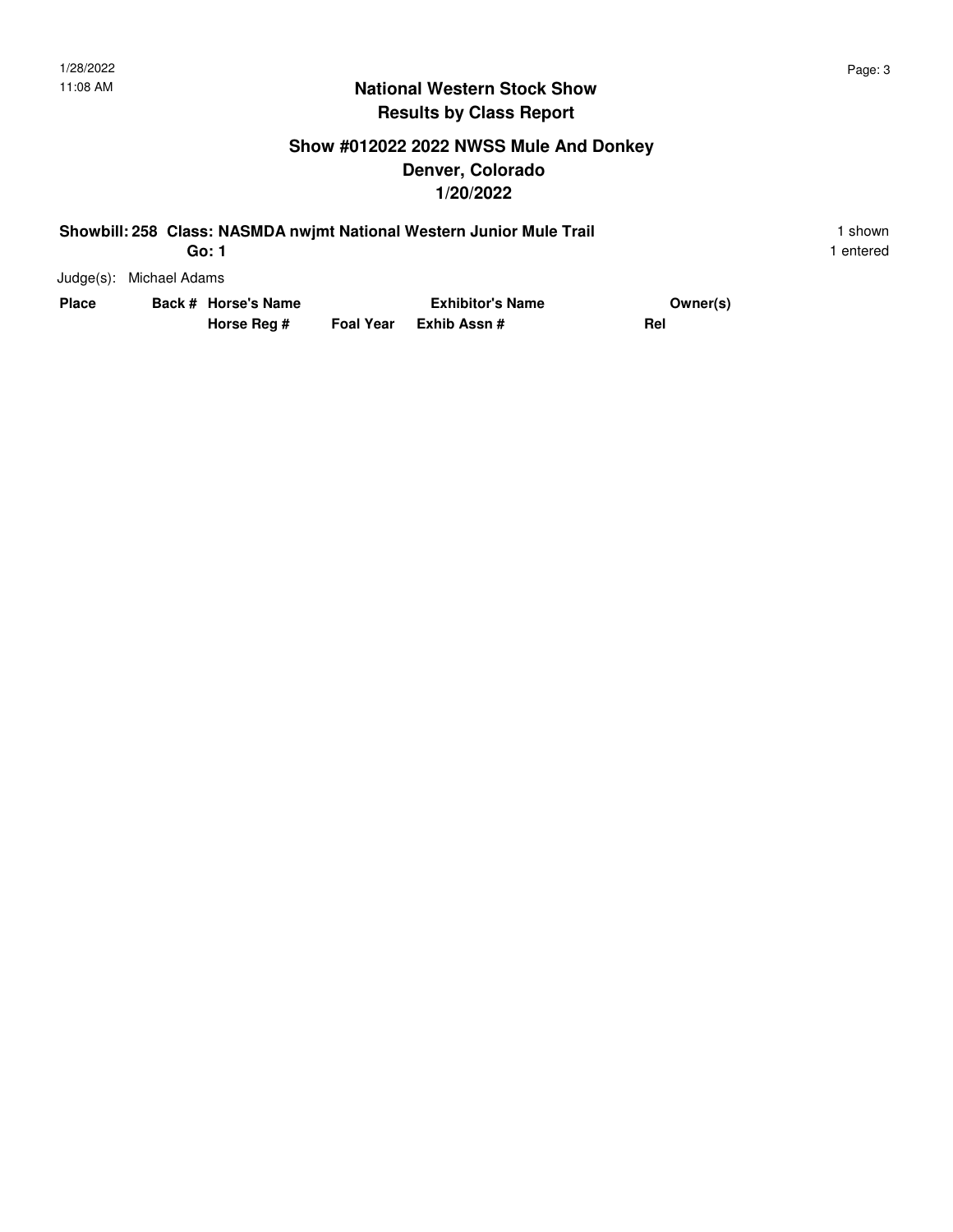## **Show #012022 2022 NWSS Mule And Donkey Denver, Colorado 1/20/2022**

**Showbill: 259 Class: NASMDA nwamt National Western Amateur Mule Trail** 11 Shown 11 shown **Go: 1**

11 entered

| <b>Place</b>   |     | Back # Horse's Name<br>Horse Reg #                     | <b>Foal Year</b> | <b>Exhibitor's Name</b><br>Exhib Assn# | Owner(s)<br>Rel                   |
|----------------|-----|--------------------------------------------------------|------------------|----------------------------------------|-----------------------------------|
| 1              | 773 | <b>Teters Dazzle</b><br>NASMDA - NM-1586               |                  | Jo Teter                               | Jo And Duane Teter<br>Bartley, NE |
| $\overline{c}$ | 774 | <b>Teters Copy Of Bandy</b><br><b>NASMDA - NM-1659</b> |                  | Jo Teter                               | Jo And Duane Teter<br>Bartley, NE |
| 3              | 787 | <b>MV Limited Edition</b>                              |                  | Alyson Lee                             | Alyson Lee<br>Z Redfield, SD      |
| 4              | 775 | <b>Buella</b>                                          |                  | <b>David Coates</b>                    | David Coates<br>Z Cheyenne, WY    |
| 5              | 778 | Rockytop                                               | 1995             | Jodi Stonner                           | Jodi Stonner<br>Z Keenesburg, CO  |
| 6              | 789 | Lilac Lady<br>NASMDA - NM1880                          |                  | <b>Mark Mattox</b>                     | <b>Mark Mattox</b><br>Z Pasco, WA |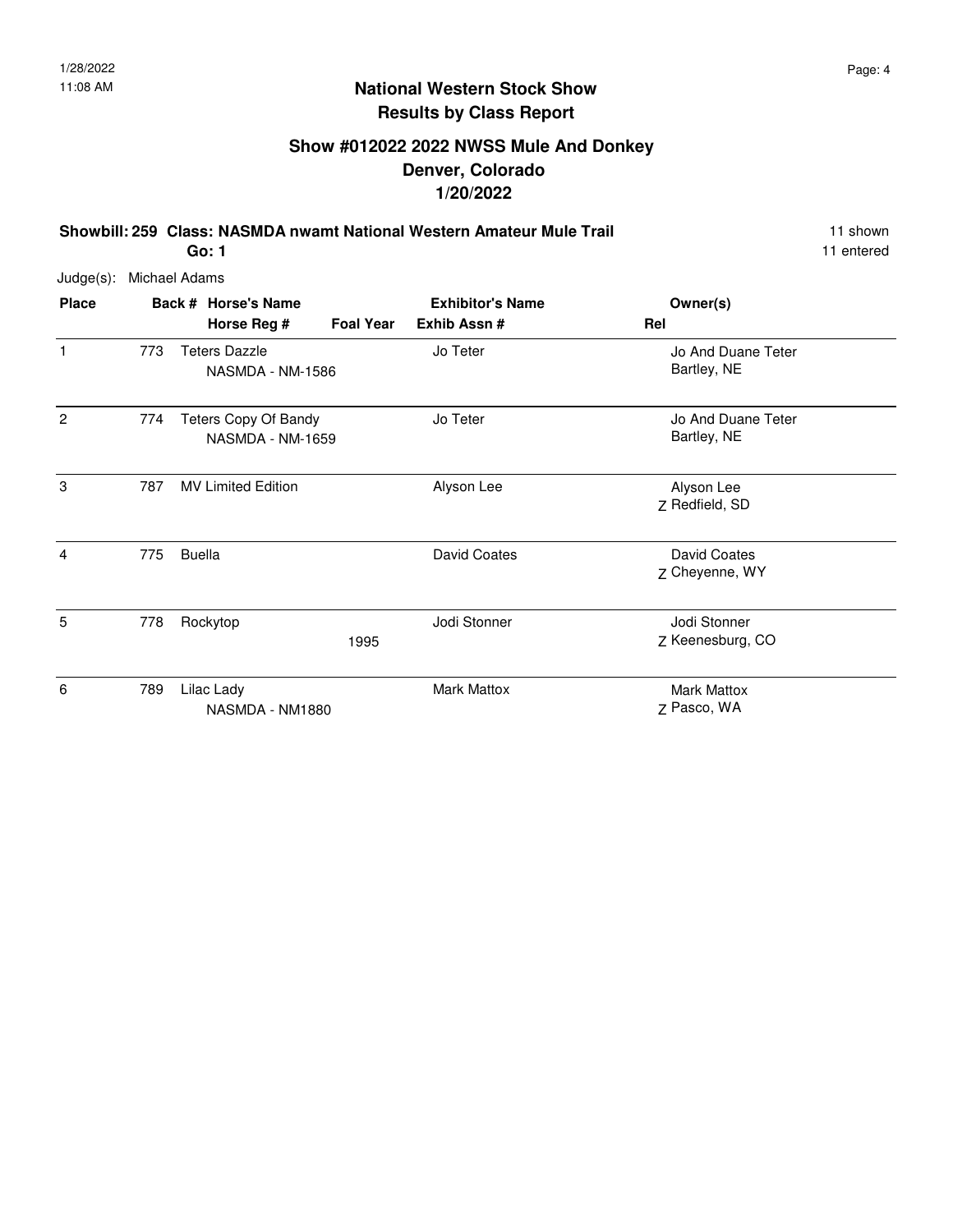### **Show #012022 2022 NWSS Mule And Donkey Denver, Colorado 1/20/2022**

**Showbill: 260 Class: NWSS nwymt National Western Youth Mule Trail 6 Shown 6 shown** 

**Go: 1**

6 entered

Judge(s): Michael Adams **Back # Horse's Name Place Owner(s) Horse Reg # Exhib Assn # Foal Year Rel Exhibitor's Name** 1 1 803 MV Bens Dixie Dell 1 Tessa Walkinshaw 1 Dave And Debbie Walkinshaw Griswold, IA MV Bens Dixie Dell 2 Dianne Smith 792 Im Foxy And I Know It Teagan Kallus Smithville, TX 3 796 Fifty Shades Of Foxy Ella Huckaby Changes and Dr. Kimberly Huckaby Broken Arrow, OK Fifty Shades Of Foxy 4 Peggy Knight 800 Sonnys Boss Man Ella Huckaby Tulsa, OK 5 802 I Only Date Foxes **Dave And Strutter And Strutter And Strutter** Bave And Debbie Walkinshaw Griswold, IA I Only Date Foxes 6 6 2014 Pistols And Posies **Example 2016** Tessa Walkinshaw **Dan & Tabitha Holland** Morris , OK Pistols And Posies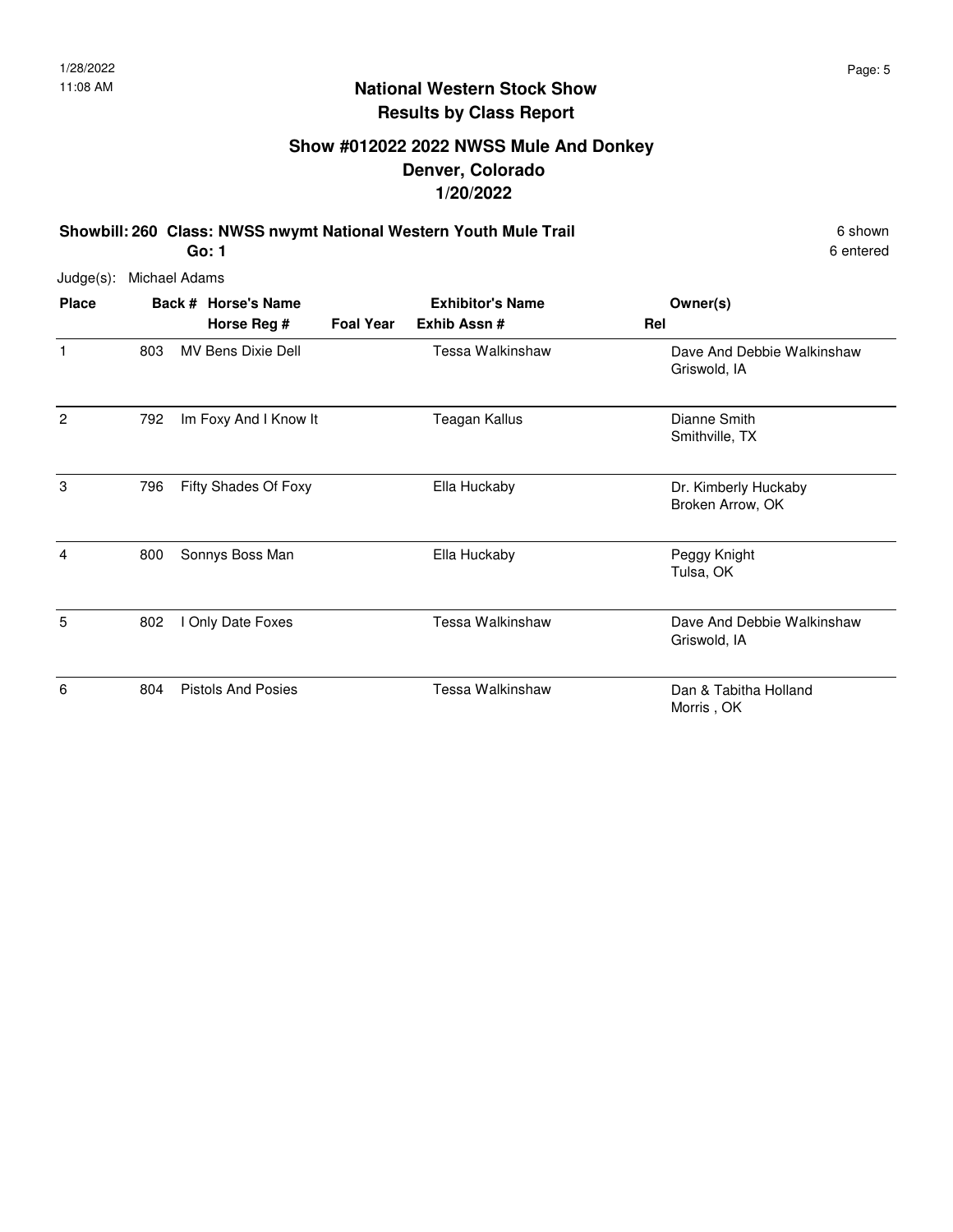# **Show #012022 2022 NWSS Mule And Donkey Denver, Colorado 1/20/2022**

#### **Showbill: 261 Class: NASMDA nwjmrr National Western Junior Mule Ranch Riding** 1 shown

1 entered

Judge(s): Michael Adams

| <b>Place</b> |      | Back # Horse's Name<br>Horse Reg # | <b>Foal Year</b> | <b>Exhibitor's Name</b><br>Exhib Assn # | Owner(s)<br>Rel                 |
|--------------|------|------------------------------------|------------------|-----------------------------------------|---------------------------------|
|              | 785. | MV Girls Got Definition            |                  | <b>Terri Hurley</b><br>NASMDA - 2018    | Mary Hanson<br>Stewartville, MN |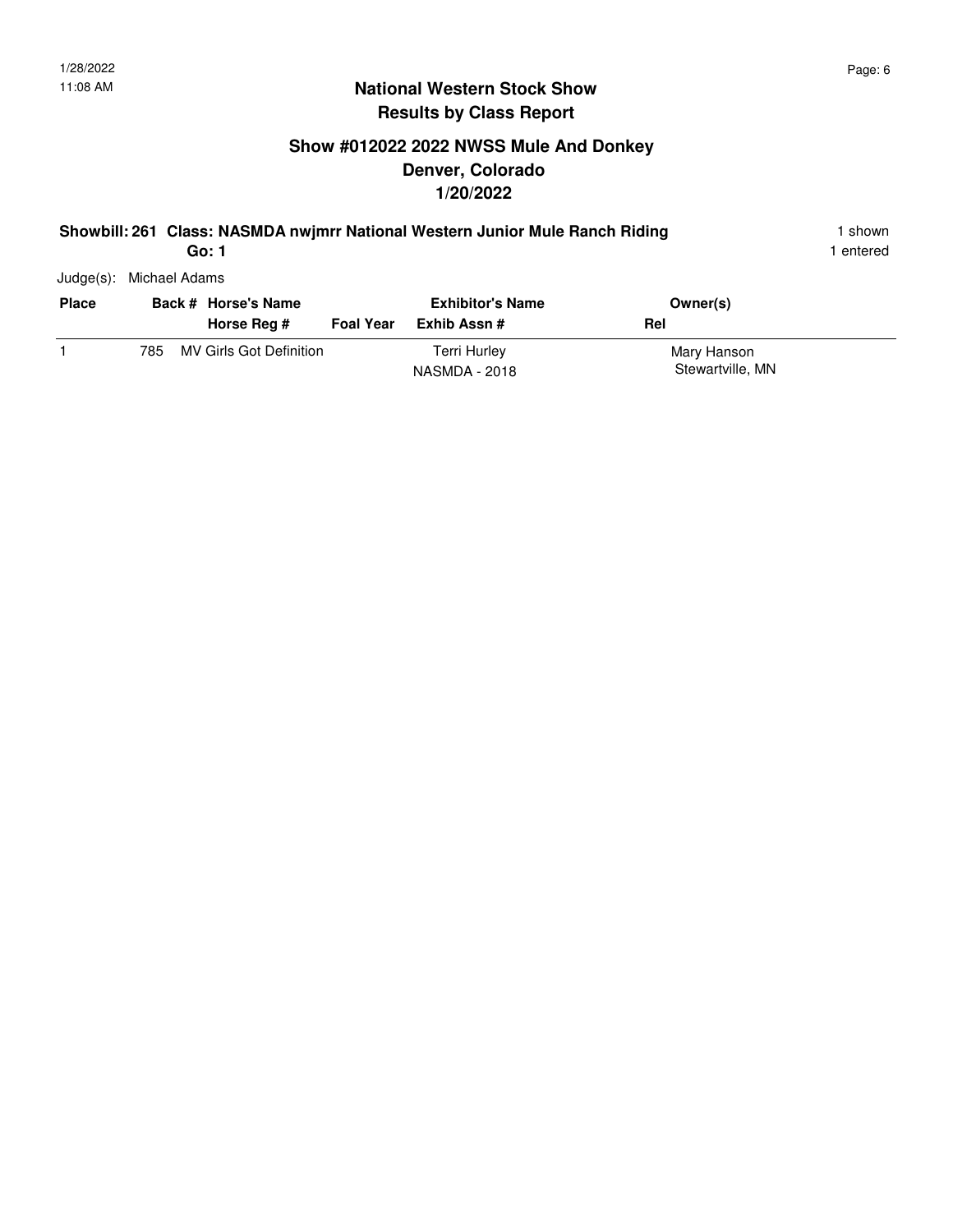# **Show #012022 2022 NWSS Mule And Donkey Denver, Colorado 1/20/2022**

**Showbill: 262 Class: NWSS nwsmrr National Western Senior Mule Ranch Riding** 16 Shown **Go: 1**

16 entered

| Judge(s):      | Michael Adams |               |                                    |                  |                                         |                                   |
|----------------|---------------|---------------|------------------------------------|------------------|-----------------------------------------|-----------------------------------|
| <b>Place</b>   |               |               | Back # Horse's Name<br>Horse Reg # | <b>Foal Year</b> | <b>Exhibitor's Name</b><br>Exhib Assn # | Owner(s)<br>Rel                   |
| 1              | 775           | <b>Buella</b> |                                    |                  | David Coates                            | David Coates<br>Z Cheyenne, WY    |
| $\overline{c}$ | 774           |               | Teters Copy Of Bandy               |                  | Jo Teter                                | Jo And Duane Teter<br>Bartley, NE |
| 3              | 773           |               | <b>Teters Dazzle</b>               |                  | Jo Teter                                | Jo And Duane Teter<br>Bartley, NE |
| $\overline{4}$ | 792           |               | Im Foxy And I Know It              |                  | <b>Tim Phillips</b>                     | Dianne Smith<br>Smithville, TX    |
| $\overline{5}$ | 789           |               | Lilac Lady                         |                  | <b>Mark Mattox</b>                      | <b>Mark Mattox</b><br>Z Pasco, WA |
| 6              | 800           |               | Sonnys Boss Man                    |                  | Dan Holland                             | Peggy Knight<br>Tulsa, OK         |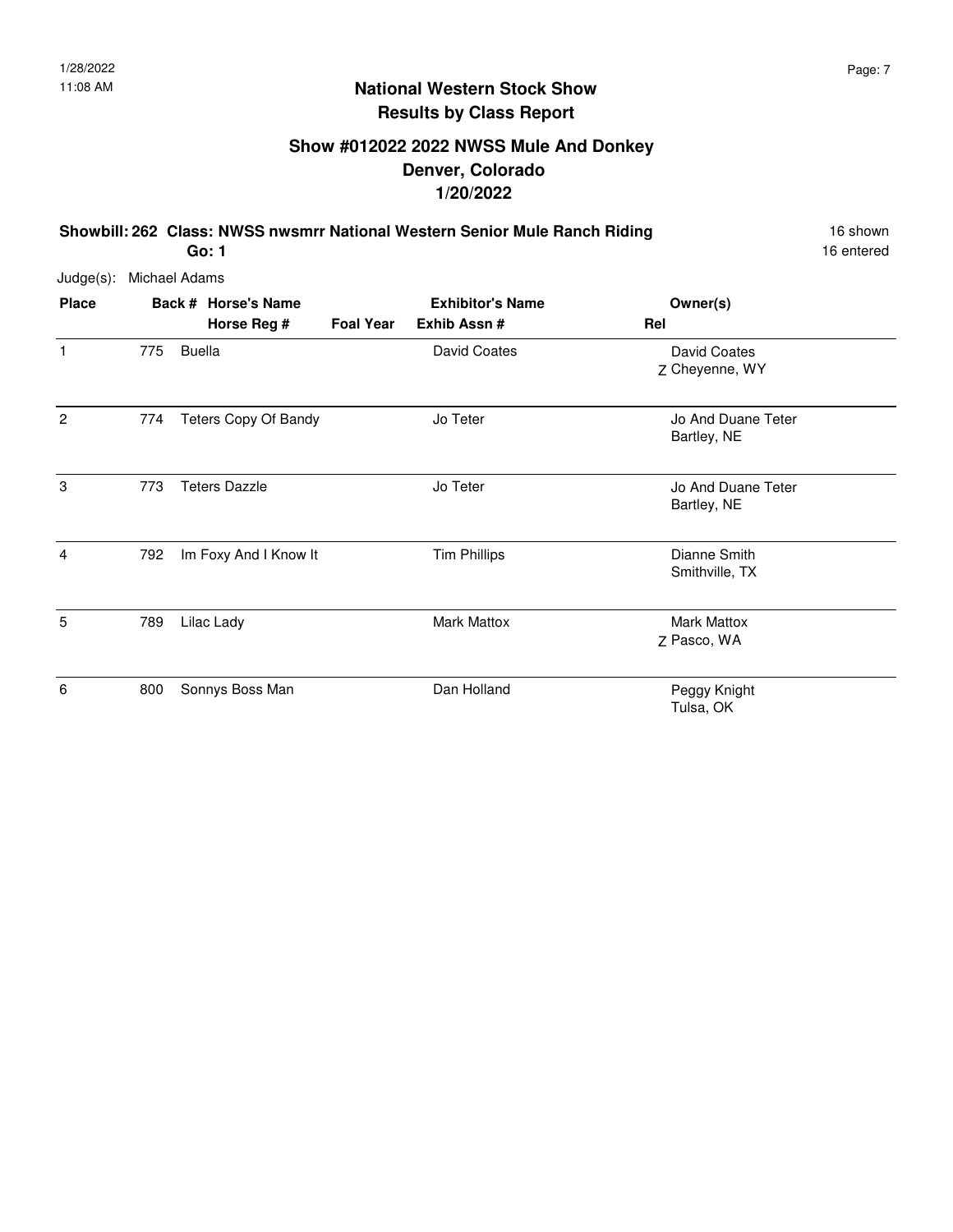# **Show #012022 2022 NWSS Mule And Donkey Denver, Colorado 1/21/2022**

#### **Showbill: 278 Class: NASMDA nw3mm National Western 3 Saddle Mules Molly** 1 shown 1 shown

1 entered

Judge(s): Michael Adams

| <b>Place</b> |     | Back # Horse's Name<br>Horse Reg # | <b>Foal Year</b> | <b>Exhibitor's Name</b><br>Exhib Assn # | Owner(s)<br>Rel                     |
|--------------|-----|------------------------------------|------------------|-----------------------------------------|-------------------------------------|
|              | 805 | Forever Foxy<br>NASMDA - NM-1942   |                  | Tabitha Holland<br>NASMDA - 4025        | Natalie Whitman Bacon<br>Morris, OK |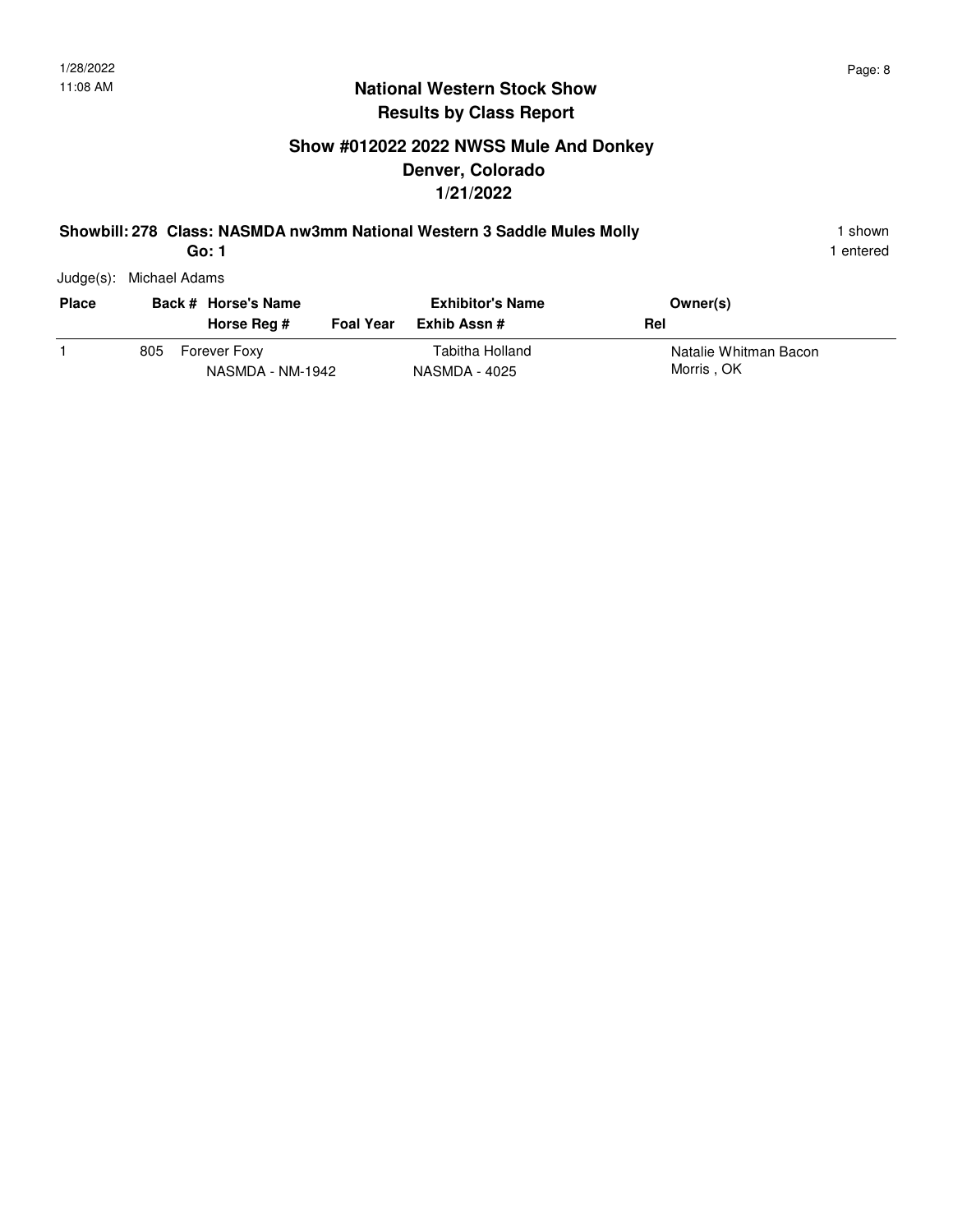## **Show #012022 2022 NWSS Mule And Donkey Denver, Colorado 1/21/2022**

#### **Showbill: 279 Class: NASMDA nw3jm National Western 3 Saddle Mule Johns** 2 shown

2 entered

Judge(s): Michael Adams

| <b>Place</b> |     | Back # Horse's Name             | <b>Exhibitor's Name</b> | Owner(s)                     |  |
|--------------|-----|---------------------------------|-------------------------|------------------------------|--|
|              |     | Horse Reg #<br><b>Foal Year</b> | Exhib Assn #            | Rel                          |  |
|              | 783 | Double A's Graceful Gus         | Angela Ammons           | Lauren McCain<br>Lathrop, MO |  |
| 2            | 784 | Time For Mac Jackson            | Teresa Krapes           | Lauren McCain<br>Lathrop, MO |  |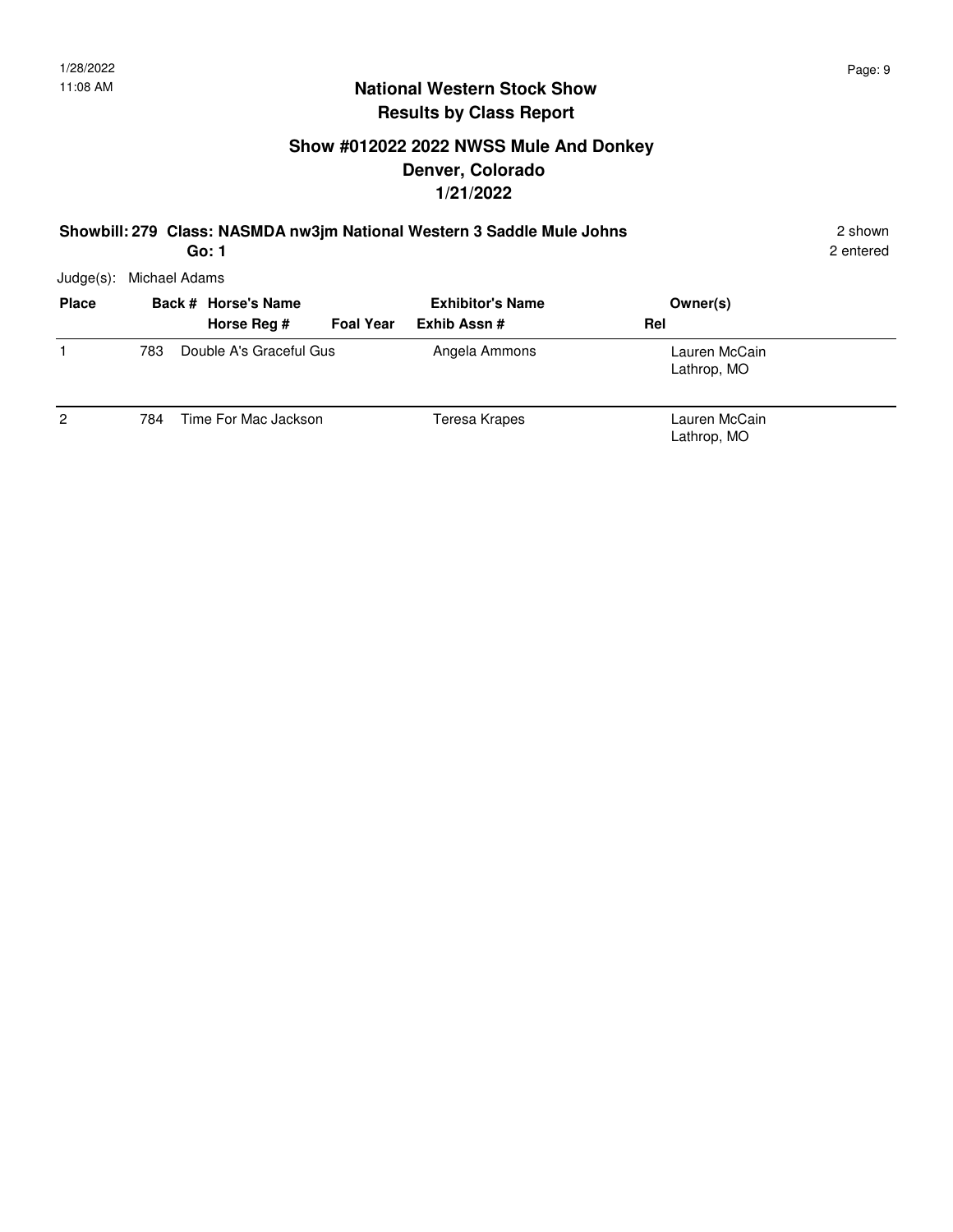# **Show #012022 2022 NWSS Mule And Donkey Denver, Colorado 1/21/2022**

**Showbill: 280 Class: NASMDA nw4mm National Western Four + Saddle Mules Molly** 8 Shown **Go: 1**

8 entered

| <b>Place</b> |     | Back # Horse's Name<br><b>Foal Year</b><br>Horse Reg # | <b>Exhibitor's Name</b><br>Exhib Assn#      | Owner(s)<br>Rel                                            |
|--------------|-----|--------------------------------------------------------|---------------------------------------------|------------------------------------------------------------|
| 1            | 804 | <b>Pistols And Posies</b><br>NASMDA - NM-1404          | Tabitha Holland<br><b>NASMDA - 4025</b>     | Dan & Tabitha Holland<br>Morris, OK                        |
| 2            | 785 | <b>MV Girls Got Definition</b>                         | <b>Terri Hurley</b><br><b>NASMDA - 2018</b> | Mary Hanson<br>Stewartville, MN                            |
| 3            | 796 | Fifty Shades Of Foxy<br>NASMDA - NM-1483               | Dan Holland<br><b>NASMDA - 4026</b>         | Dr. Kimberly Huckaby<br>Broken Arrow, OK<br>NASMDA - A-507 |
| 4            | 803 | <b>MV Bens Dixie Dell</b><br>NASMDA - MN-1414          | Tessa Walkinshaw                            | Dave And Debbie Walkinshaw<br>Griswold, IA                 |
| 5            | 792 | Im Foxy And I Know It<br>NASMDA - NM1405               | <b>Tim Phillips</b>                         | Dianne Smith<br>Smithville, TX                             |
| 6            | 790 | Maykn Illegal Cash<br>NASMDA - NM1794                  | Mark Mattox                                 | <b>Mark Mattox</b><br>7 Pasco, WA                          |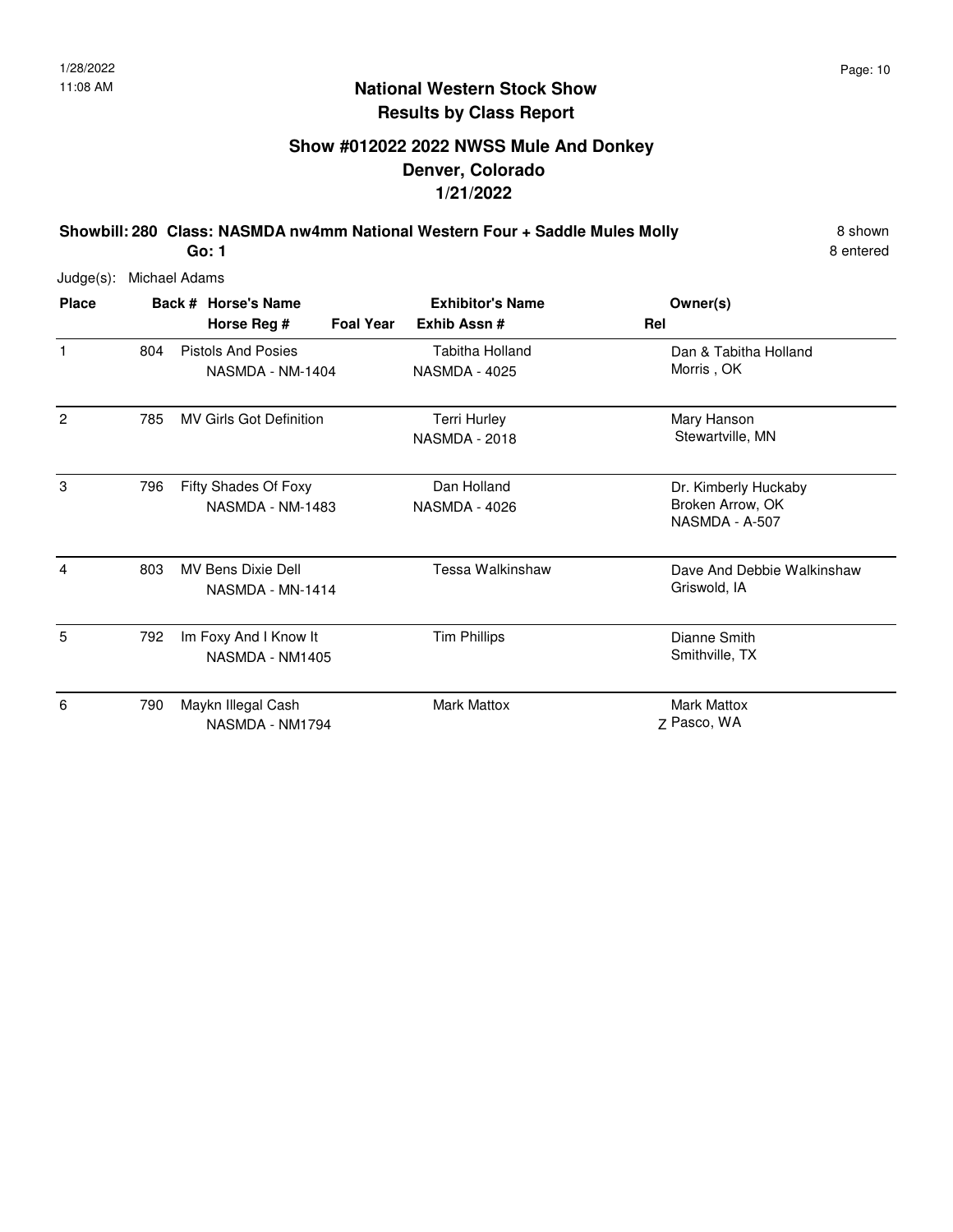# **Show #012022 2022 NWSS Mule And Donkey Denver, Colorado 1/21/2022**

**Showbill: 281 Class: NASMDA nw4jm National Western 4 + Saddle Mules John** 5 Shown 5 shown **Go: 1**

5 entered

| <b>Place</b> |     | Back # Horse's Name                      |                  | <b>Exhibitor's Name</b>                 | Owner(s)                                                   |
|--------------|-----|------------------------------------------|------------------|-----------------------------------------|------------------------------------------------------------|
|              |     | Horse Reg #                              | <b>Foal Year</b> | Exhib Assn#                             | Rel                                                        |
|              | 794 | Oklahoma's Gunslinger<br>NASMDA - NM1981 |                  | Caleb Helm                              | Caleb Helm<br>Z Stilwell, OK                               |
| 2            | 800 | Sonnys Boss Man<br>NASMDA - NM-1073      |                  | Tabitha Holland<br><b>NASMDA - 4025</b> | Peggy Knight<br>Tulsa, OK<br>NASMDA - A-515                |
| 3            | 802 | Only Date Foxes<br>NASMDA - NM-1600      |                  | Tessa Walkinshaw                        | Dave And Debbie Walkinshaw<br>Griswold, IA                 |
| 4            | 797 | Fox In The Henhouse<br>NASMDA - NM-1744  |                  | Dan Holland<br>NASMDA - 4026            | Dr. Kimberly Huckaby<br>Broken Arrow, OK<br>NASMDA - A-507 |
| 5            | 779 | Rosco                                    | 2015             | Jodi Stonner                            | Jodi Stonner<br>Z Keenesburg, CO                           |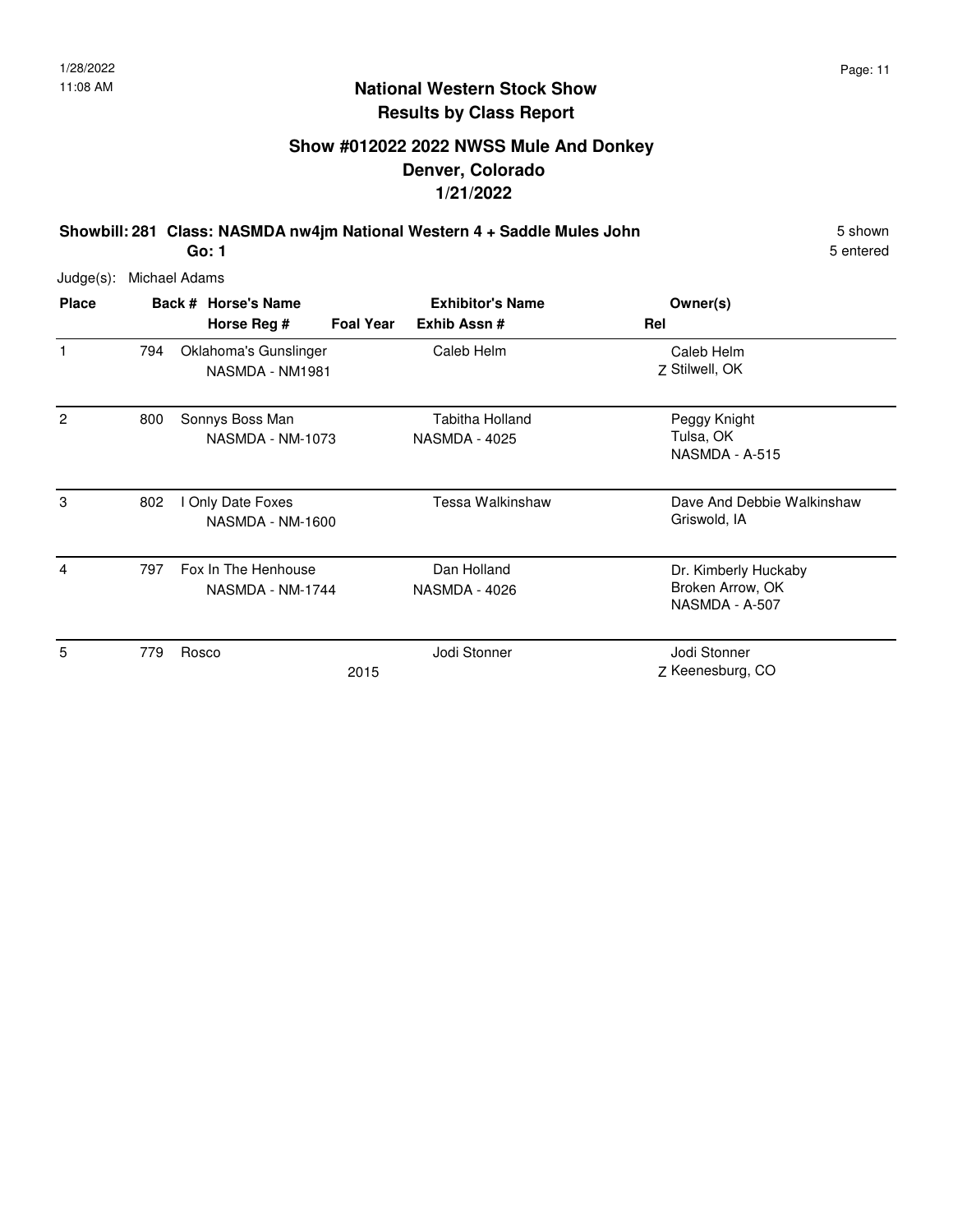# **Show #012022 2022 NWSS Mule And Donkey Denver, Colorado 1/21/2022**

#### **Showbill: 282 Class: NASMDA nwdmaa National Western Draft Mules All Ages** 2 shown **Go: 1**

2 entered

| <b>Place</b>   |     | Back # Horse's Name |                  | <b>Exhibitor's Name</b> | Owner(s)                         |  |
|----------------|-----|---------------------|------------------|-------------------------|----------------------------------|--|
|                |     | Horse Reg #         | <b>Foal Year</b> | Exhib Assn#             | Rel                              |  |
|                | 780 | Nero                |                  | Kraig Thoreson          | Kraig Thoreson<br>Z Owatonna, MN |  |
| $\overline{2}$ | 776 | Knight              |                  | Kraig Thoreson          | Kraig Thoreson<br>Z Owatonna, MN |  |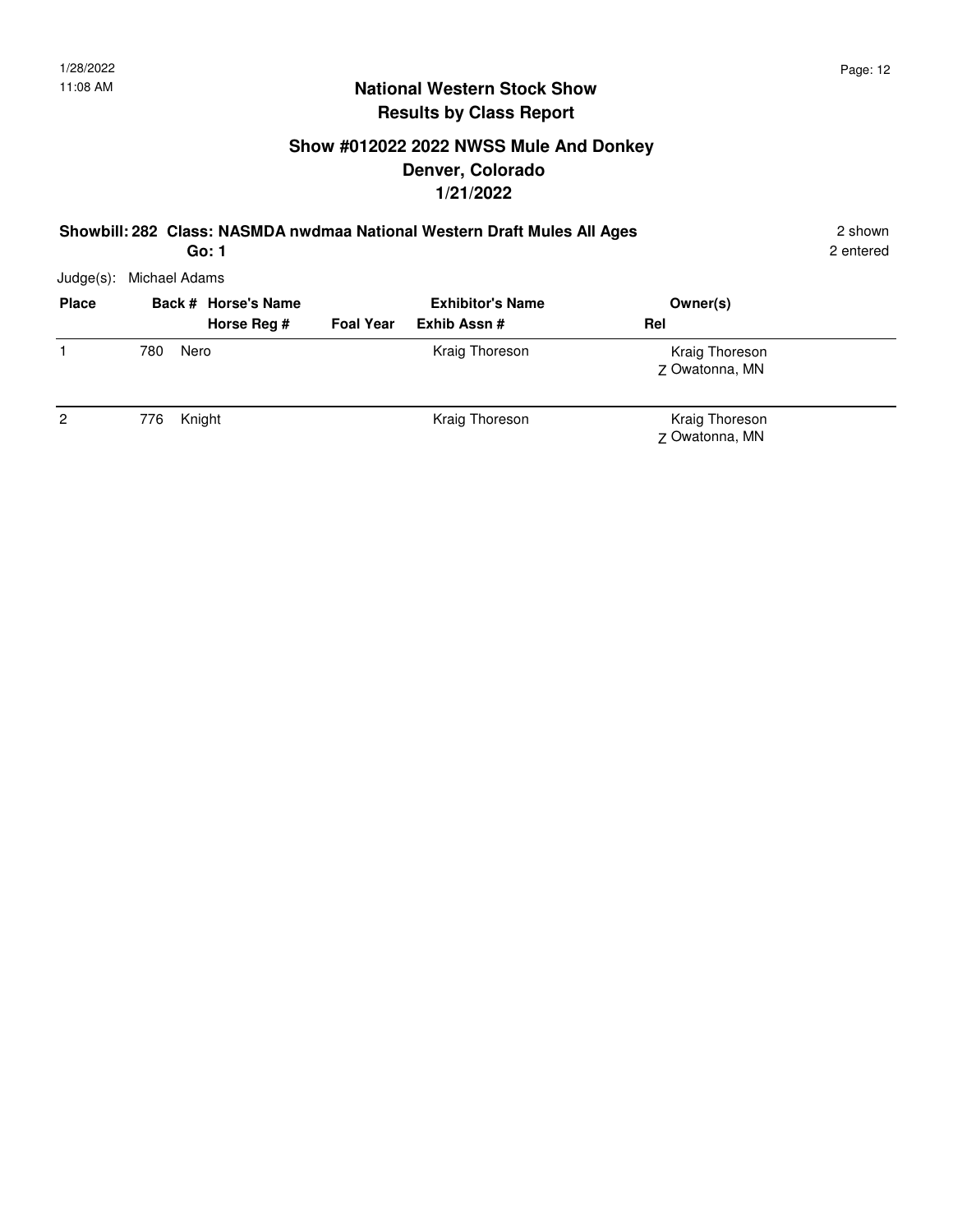# **Show #012022 2022 NWSS Mule And Donkey Denver, Colorado 1/21/2022**

**Showbill: 283 Class: NWSS nwym13 National Western Youth Mule Showmanship 13&U** 4 shown **Go: 1**

4 entered

| Judge(s): Michael Adams |
|-------------------------|
|-------------------------|

| <b>Place</b>  |     | Back # Horse's Name<br>Horse Reg # | <b>Foal Year</b> | <b>Exhibitor's Name</b><br>Exhib Assn# | Owner(s)<br>Rel                          |
|---------------|-----|------------------------------------|------------------|----------------------------------------|------------------------------------------|
| 1             | 792 | Im Foxy And I Know It              |                  | Teagan Kallus                          | Dianne Smith<br>Smithville, TX           |
| $\mathcal{P}$ | 778 | Rockytop                           | 1995             | <b>Anastyn Perez</b>                   | Jodi Stonner<br>Keenesburg, CO           |
| 3             | 804 | <b>Pistols And Posies</b>          |                  | Tessa Walkinshaw                       | Dan & Tabitha Holland<br>Morris, OK      |
| 4             | 796 | Fifty Shades Of Foxy               |                  | Andi Huckaby                           | Dr. Kimberly Huckaby<br>Broken Arrow, OK |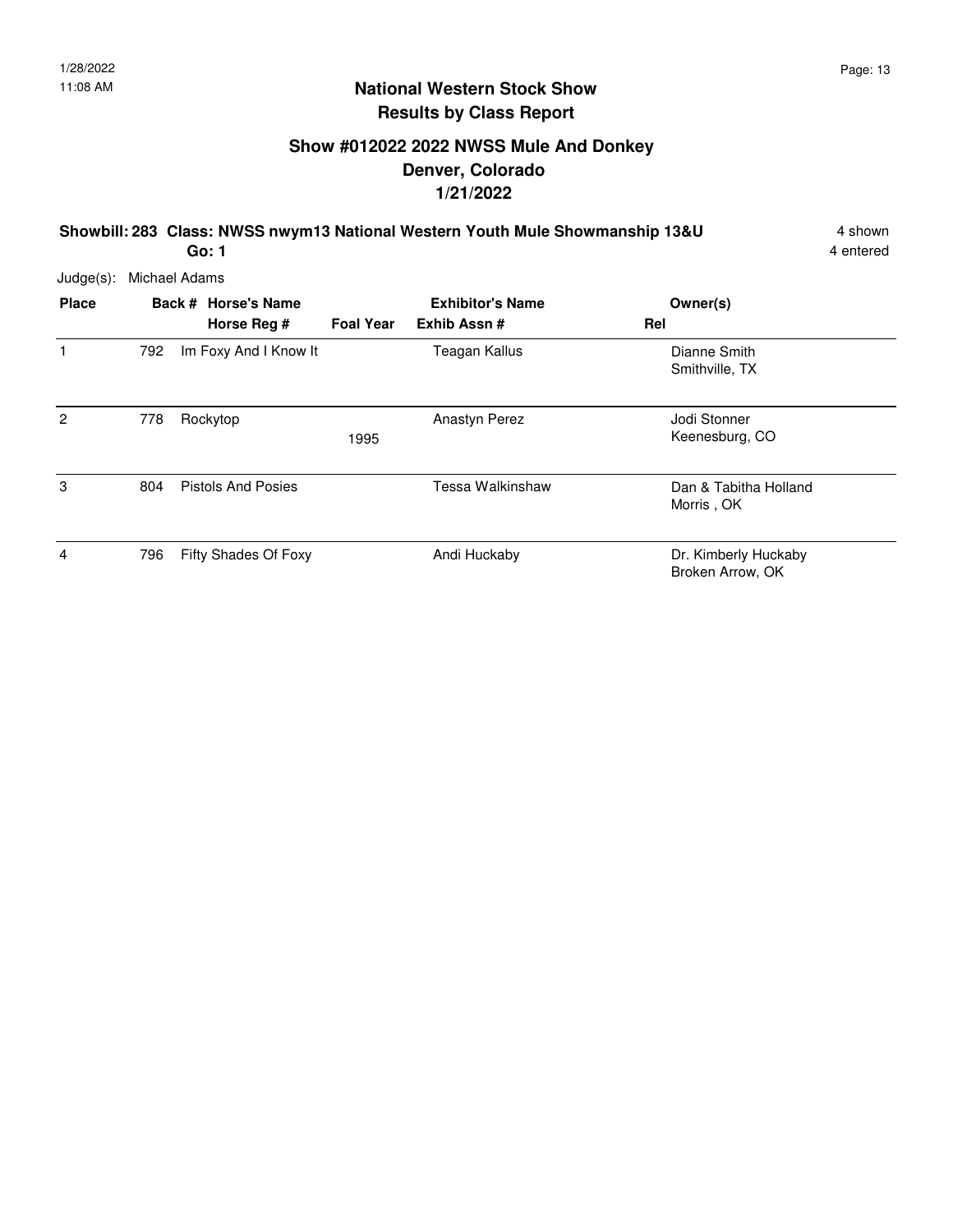# **Show #012022 2022 NWSS Mule And Donkey Denver, Colorado 1/21/2022**

**Showbill: 284 Class: NWSS nwym18 National Western Youth Mule Showmanship 14-18** 4 shown **Go: 1**

4 entered

| $Judge(s)$ :   |     | Michael Adams |                                    |                  |                                        |                                            |
|----------------|-----|---------------|------------------------------------|------------------|----------------------------------------|--------------------------------------------|
| <b>Place</b>   |     |               | Back # Horse's Name<br>Horse Reg # | <b>Foal Year</b> | <b>Exhibitor's Name</b><br>Exhib Assn# | Owner(s)<br>Rel                            |
| 1              | 803 |               | <b>MV Bens Dixie Dell</b>          |                  | Tessa Walkinshaw                       | Dave And Debbie Walkinshaw<br>Griswold, IA |
| $\overline{2}$ | 796 |               | Fifty Shades Of Foxy               |                  | Ella Huckaby                           | Dr. Kimberly Huckaby<br>Broken Arrow, OK   |
| 3              | 779 |               | Rosco                              | 2015             | Abby Perez                             | Jodi Stonner<br>Keenesburg, CO             |
| 4              | 778 |               | Rockytop                           | 1995             | Dilynn Stonner                         | Jodi Stonner<br>Keenesburg, CO             |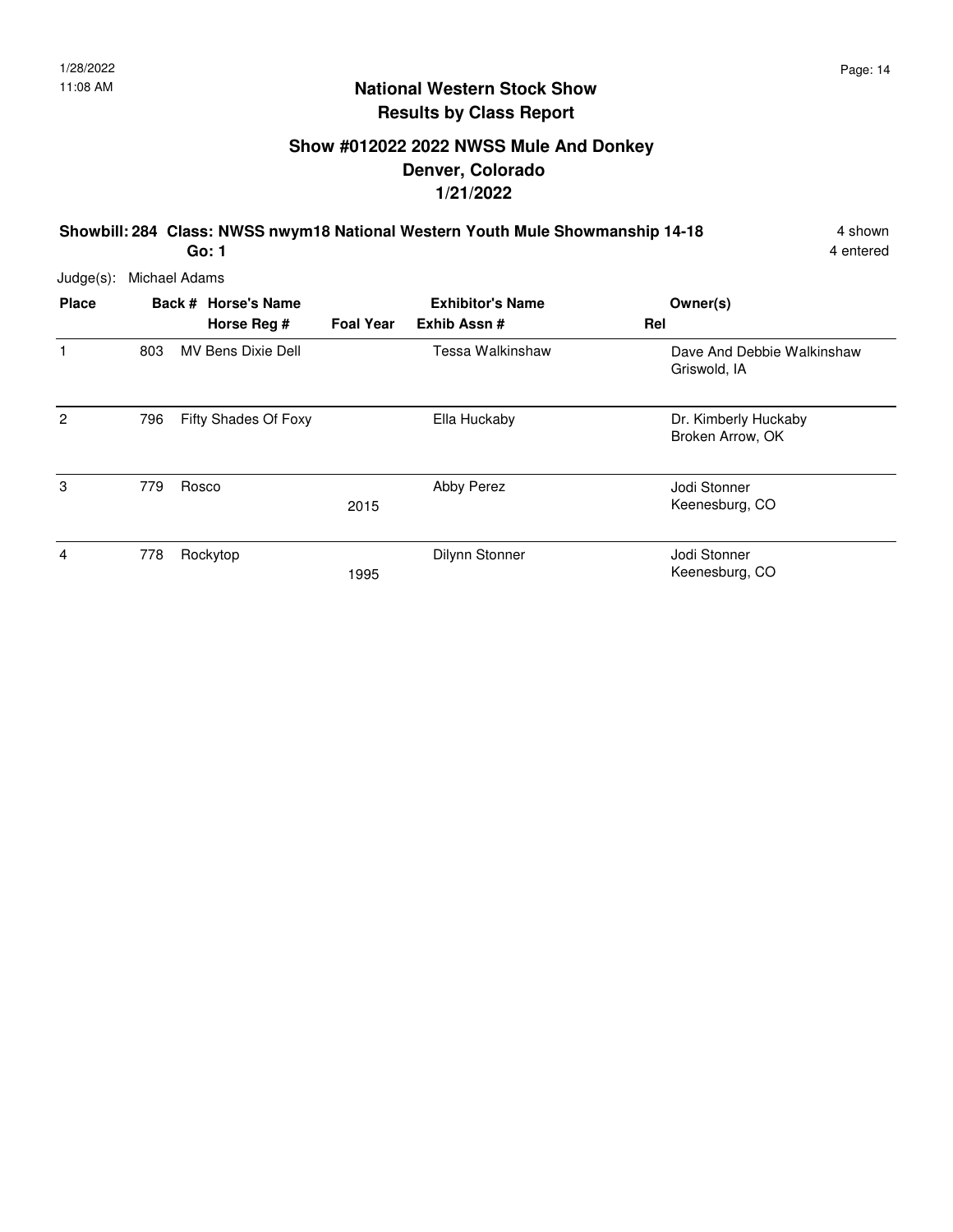# **Show #012022 2022 NWSS Mule And Donkey Denver, Colorado 1/21/2022**

**Showbill: 285 Class: NASMDA nwams National Western Amateur Mule Showmanship** 7 shown

7 entered

Judge(s): Michael Adams

| <b>Place</b> |     | Back # Horse's Name                      |                  | <b>Exhibitor's Name</b>                     | Owner(s)                                                     |
|--------------|-----|------------------------------------------|------------------|---------------------------------------------|--------------------------------------------------------------|
|              |     | Horse Reg #                              | <b>Foal Year</b> | Exhib Assn#                                 | Rel                                                          |
| 1            | 787 | <b>MV Limited Edition</b>                |                  | Alyson Lee                                  | Alyson Lee<br>Z Redfield, SD                                 |
| 2            | 794 | Oklahoma's Gunslinger<br>NASMDA - NM1981 |                  | Caleb Helm                                  | Caleb Helm<br>Z Stilwell, OK                                 |
| 3            | 789 | Lilac Lady<br>NASMDA - NM1880            |                  | <b>Mark Mattox</b>                          | <b>Mark Mattox</b><br>Z Pasco, WA                            |
| 4            | 796 | Fifty Shades Of Foxy<br>NASMDA - NM-1483 |                  | Dr. Kimberly Huckaby<br>NASMDA - A-507      | Dr. Kimberly Huckaby<br>Z Broken Arrow, OK<br>NASMDA - A-507 |
| 5            | 785 | <b>MV Girls Got Definition</b>           |                  | <b>Terri Hurley</b><br><b>NASMDA - 2018</b> | Mary Hanson<br>Stewartville, MN                              |
| 6            | 778 | Rockytop                                 | 1995             | Jodi Stonner                                | Jodi Stonner<br>Z Keenesburg, CO                             |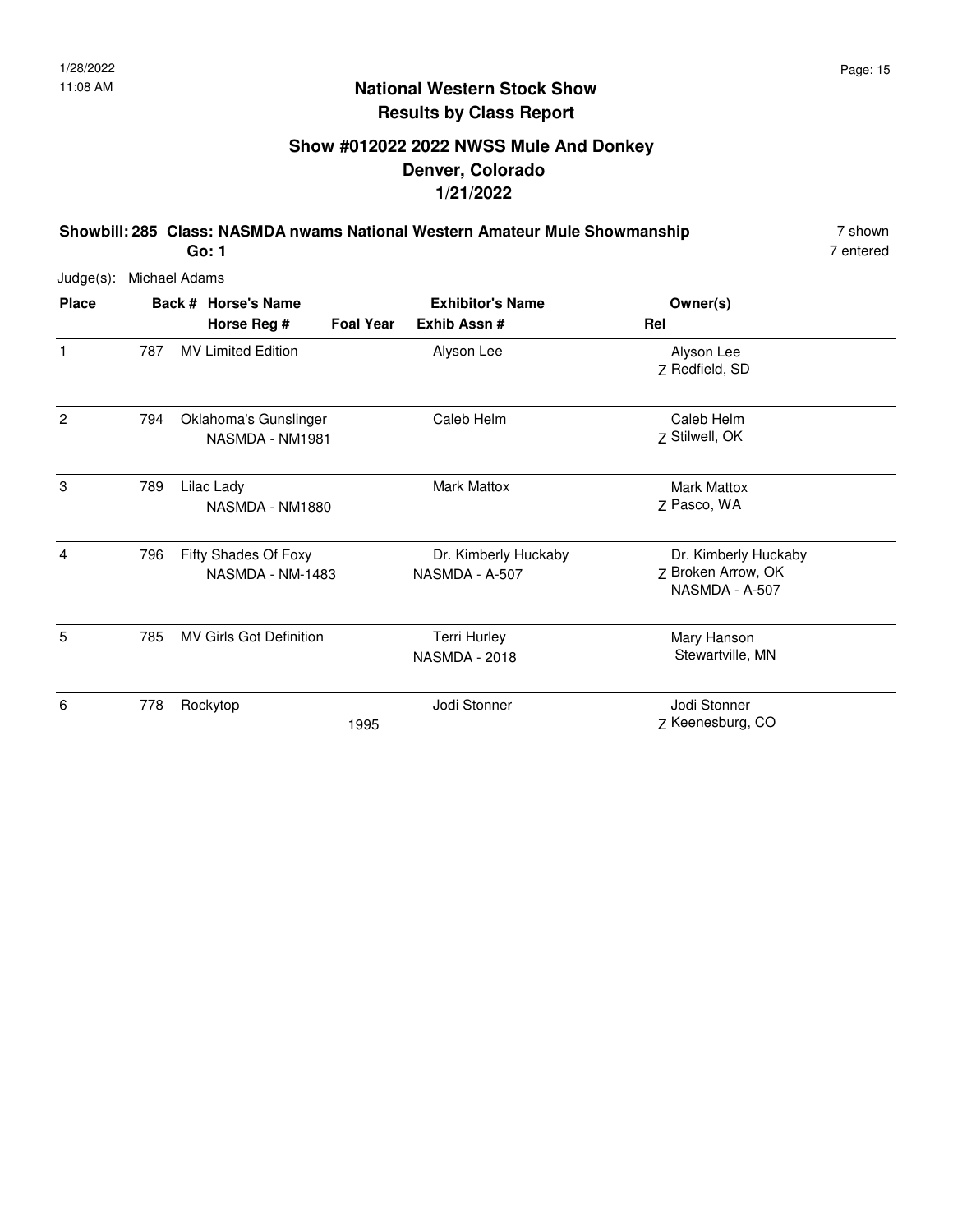# **Show #012022 2022 NWSS Mule And Donkey Denver, Colorado 1/21/2022**

**Showbill: 286 Class: NWSS nwjg National Western Jennets And Geldings** 4 Shown 4 shown

**Go: 1**

4 entered

| $Judge(s)$ :   |     | Michael Adams                      |                  |                                        |                                   |
|----------------|-----|------------------------------------|------------------|----------------------------------------|-----------------------------------|
| <b>Place</b>   |     | Back # Horse's Name<br>Horse Reg # | <b>Foal Year</b> | <b>Exhibitor's Name</b><br>Exhib Assn# | Owner(s)<br>Rel                   |
| 1              | 798 | Foxy Since Day One                 |                  | Tabitha Holland                        | Carol Anderson<br>Jenks, OK       |
| $\overline{2}$ | 801 | Gotta Get A Fox                    |                  | Tabitha Holland                        | Tessa Walkinshaw<br>Griswold, IA  |
| 3              | 799 | Foxy Angel Ears                    |                  | Dan Holland                            | Carol Anderson<br>Jenks, OK       |
| 4              | 793 | Ai Pad                             |                  | Jessica Meuth                          | Jessica Meuth<br>Z Smithville, TX |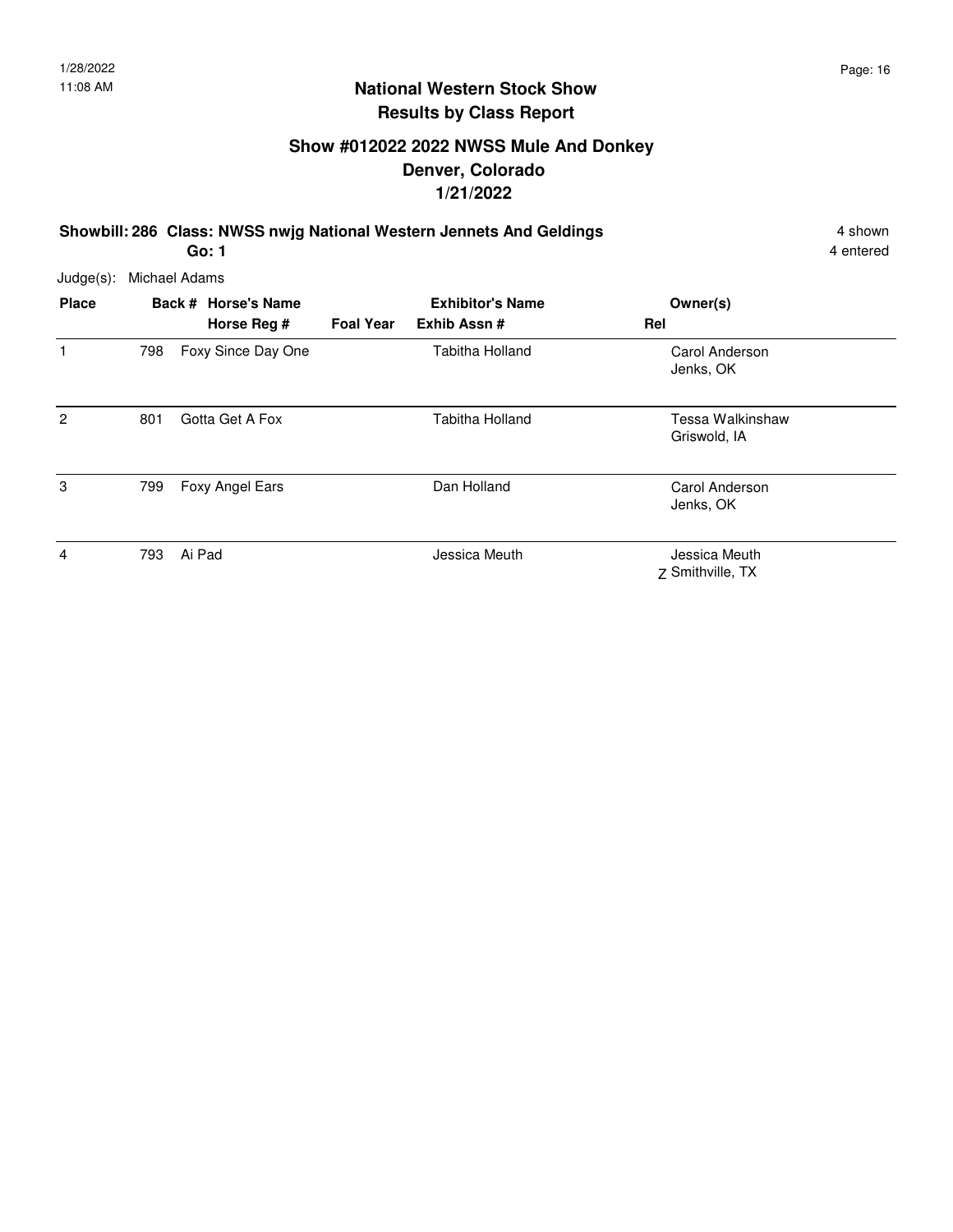1 entered

### **National Western Stock Show Results by Class Report**

## **Show #012022 2022 NWSS Mule And Donkey Denver, Colorado 1/21/2022**

#### **Showbill: 287 Class: NWSS nwj National Western Jacks** 1 **Shown** 1 shown **Go: 1**

| <b>Place</b> |     | Back # Horse's Name   |                  | <b>Exhibitor's Name</b> | Owner(s)                                   |
|--------------|-----|-----------------------|------------------|-------------------------|--------------------------------------------|
|              |     | Horse Reg #           | <b>Foal Year</b> | Exhib Assn #            | Rel                                        |
|              | 788 | MV Bens Southern Gent |                  | Terri Hurley            | Scott And Terri Hurley<br>Grand Meadow, MN |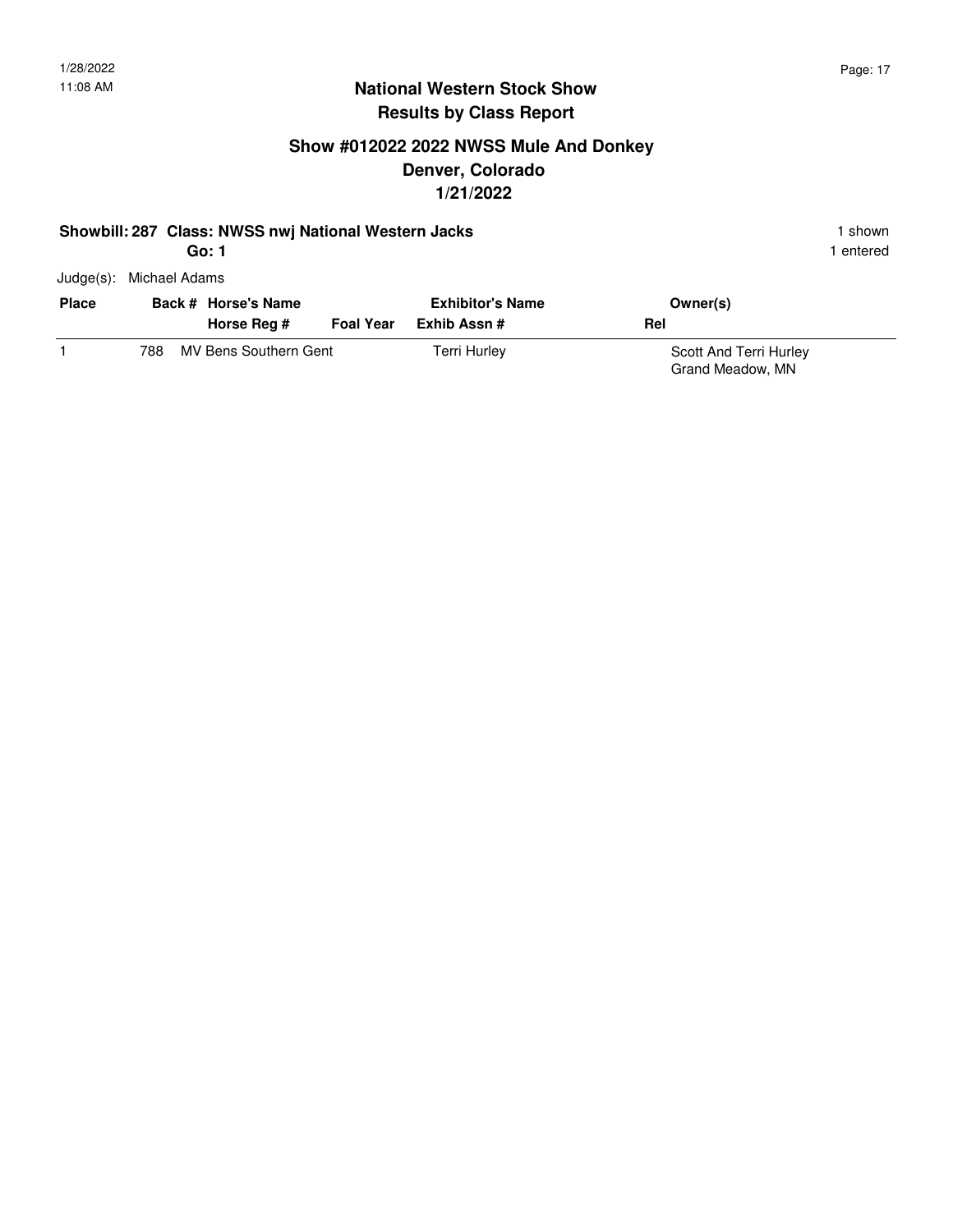# **Show #012022 2022 NWSS Mule And Donkey Denver, Colorado 1/21/2022**

#### **Showbill: 288 Class: NWSS nwods National Western Open Donkey Showmanship All Ages** 2 shown **Go: 1**

5 entered

| <b>Place</b>   |      | Back # Horse's Name<br>Horse Reg # | <b>Foal Year</b> | <b>Exhibitor's Name</b><br>Exhib Assn# | Owner(s)<br>Rel                            |
|----------------|------|------------------------------------|------------------|----------------------------------------|--------------------------------------------|
|                | 788  | MV Bens Southern Gent              |                  | <b>Terri Hurley</b>                    | Scott And Terri Hurley<br>Grand Meadow, MN |
| $\overline{2}$ | 793. | Ai Pad                             |                  | Jessica Meuth                          | Jessica Meuth<br>7 Smithville, TX          |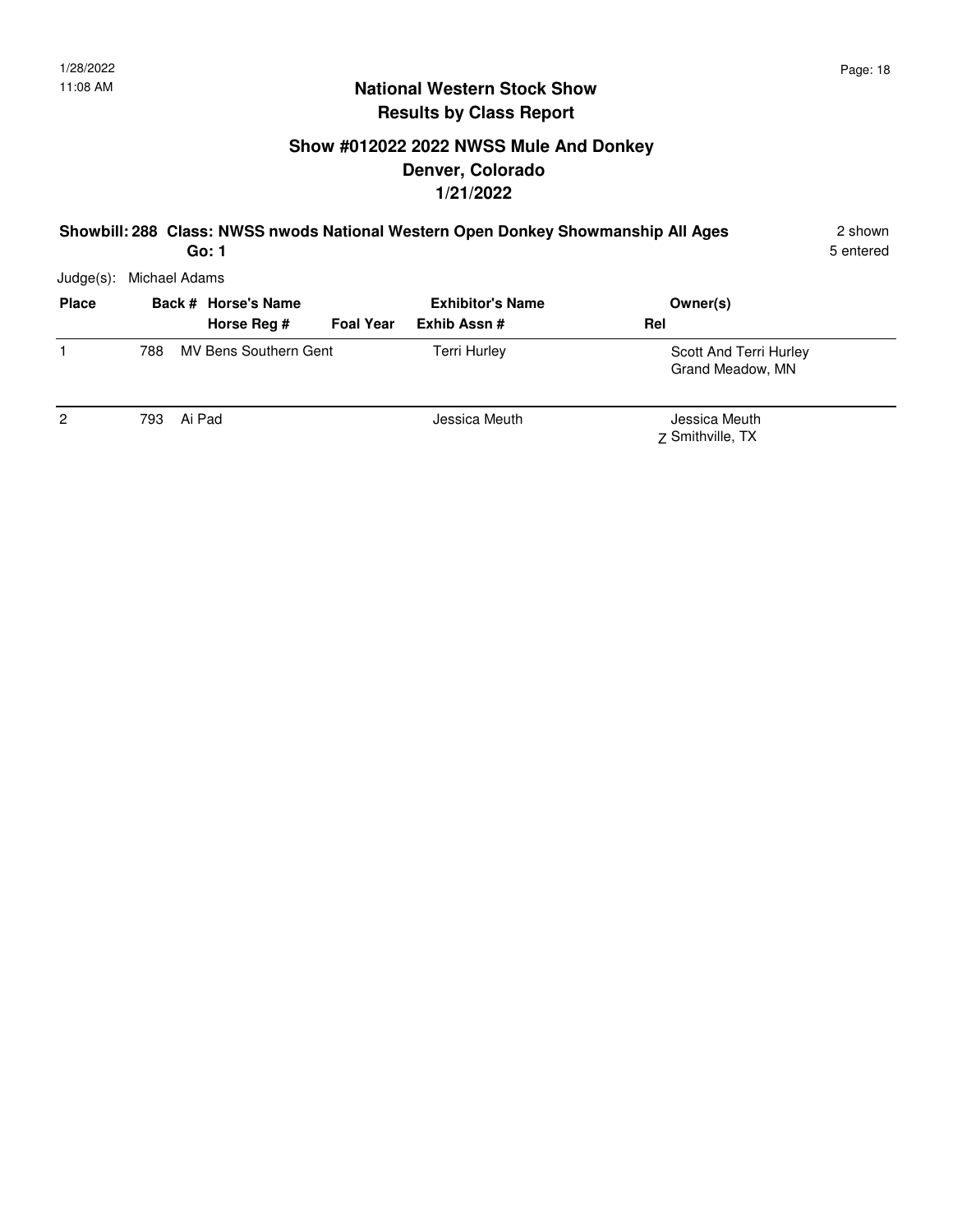# **Show #012022 2022 NWSS Mule And Donkey Denver, Colorado 1/21/2022**

#### **Showbill: 291 Class: NWSS nwodhu Natinal Western Open Donkey Hunter Under Saddle** 1 shown **Go: 1**

1 entered

| <b>Place</b> |     | Back # Horse's Name<br>Horse Reg # | Foal Year | <b>Exhibitor's Name</b><br>Exhib Assn # | Rel | Owner(s)                          |  |
|--------------|-----|------------------------------------|-----------|-----------------------------------------|-----|-----------------------------------|--|
|              | 793 | Ai Pad                             |           | Jessica Meuth                           |     | Jessica Meuth<br>7 Smithville, TX |  |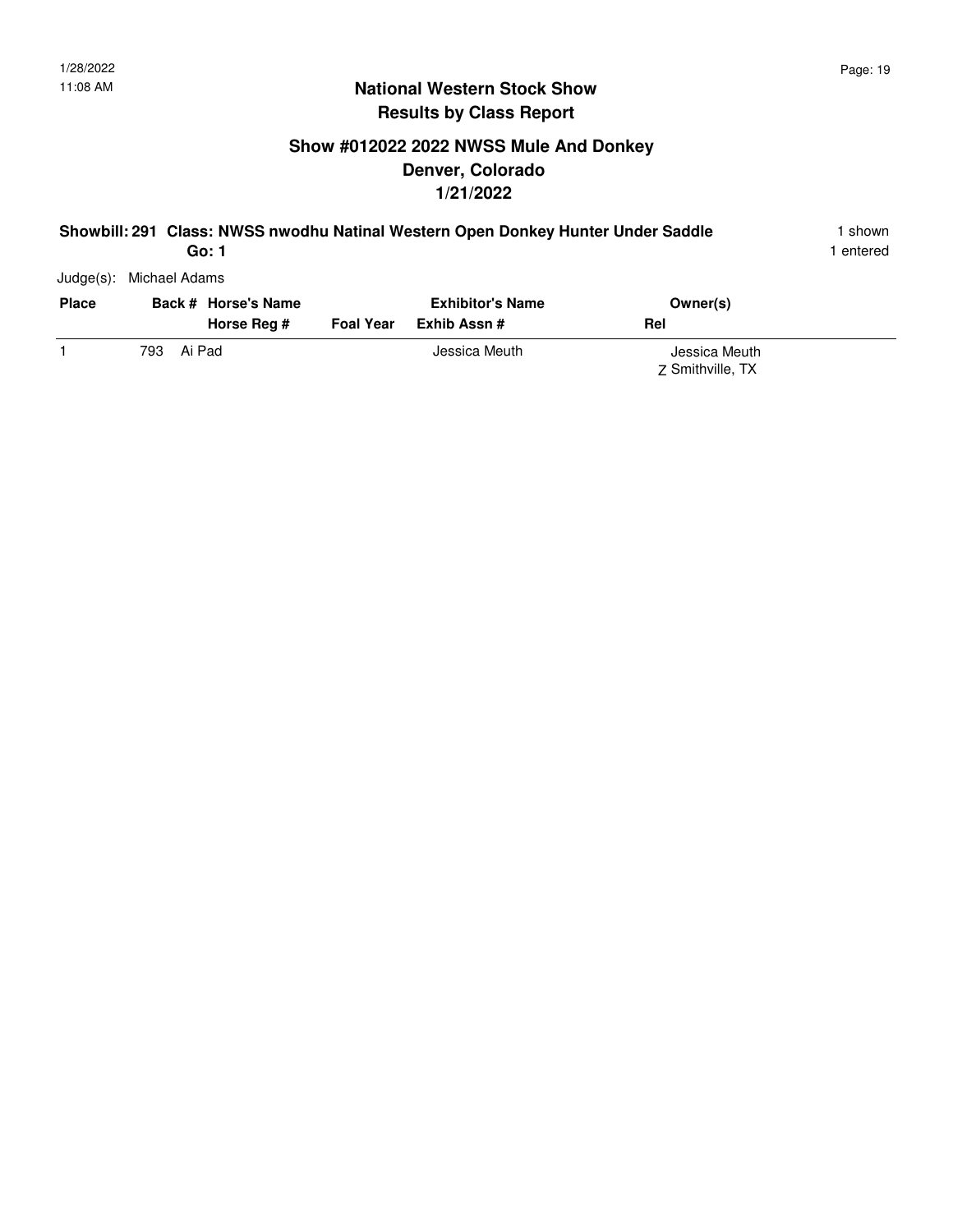# **Show #012022 2022 NWSS Mule And Donkey Denver, Colorado 1/21/2022**

**Showbill: 293 Class: NWSS nwymhu National Western Youth Mule Hunter Under Saddle** 3 shown **Go: 1**

3 entered

| <b>Place</b>   |     | Back # Horse's Name<br>Horse Rea # | <b>Foal Year</b> | <b>Exhibitor's Name</b><br>Exhib Assn# | Owner(s)<br>Rel                            |
|----------------|-----|------------------------------------|------------------|----------------------------------------|--------------------------------------------|
|                | 792 | Im Foxy And I Know It              |                  | Teagan Kallus                          | Dianne Smith<br>Smithville, TX             |
| $\overline{2}$ | 802 | I Only Date Foxes                  |                  | Tessa Walkinshaw                       | Dave And Debbie Walkinshaw<br>Griswold, IA |
| 3              | 796 | Fifty Shades Of Foxy               |                  | Ella Huckaby                           | Dr. Kimberly Huckaby<br>Broken Arrow, OK   |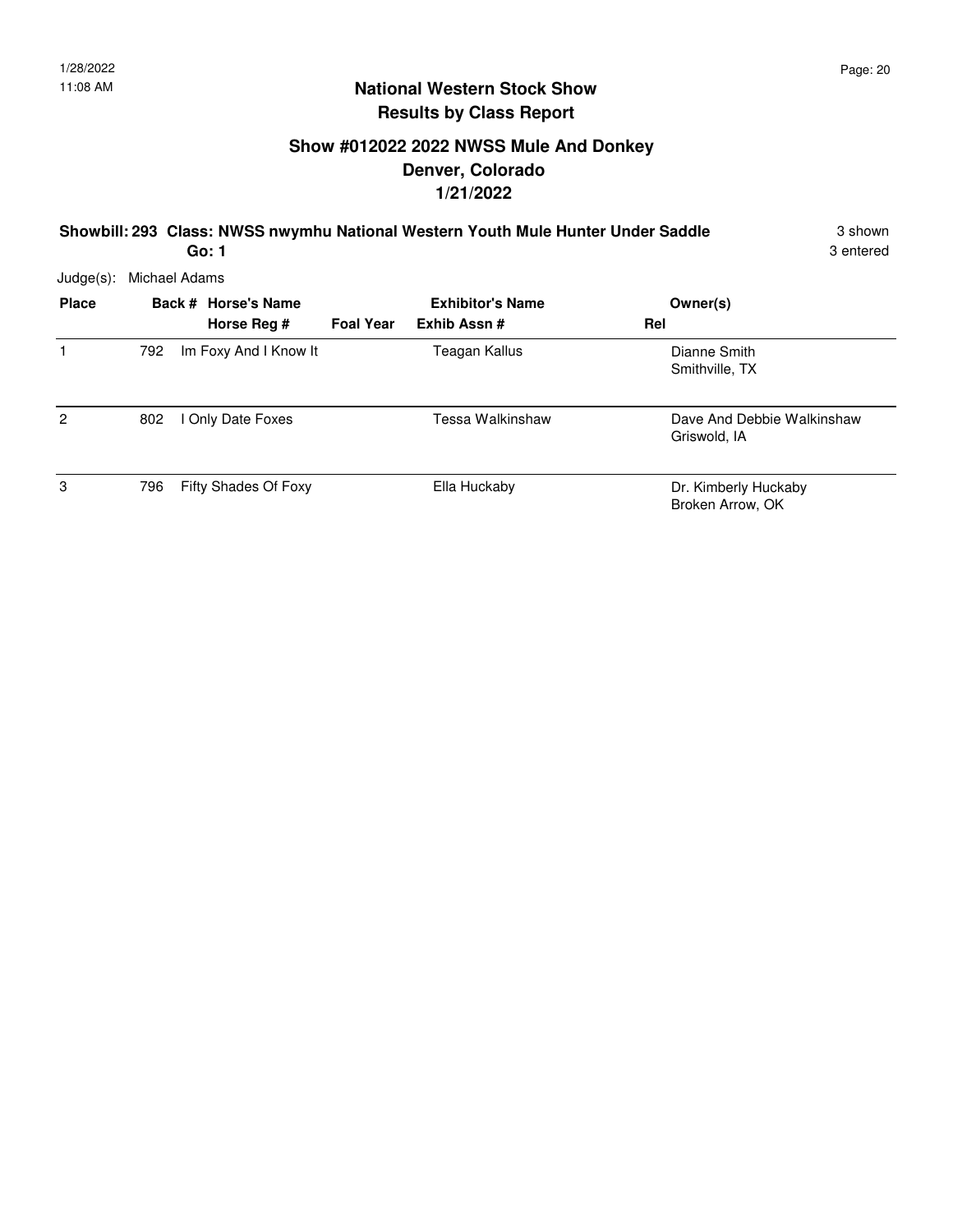# **Show #012022 2022 NWSS Mule And Donkey Denver, Colorado 1/21/2022**

#### **Showbill: 294 Class: NWSS nwompd Natiional Western Open Mule Pleasure Driving Hitch** 1 shown **Go: 1**

1 entered

| <b>Place</b> |     | Back # Horse's Name<br>Horse Reg # | <b>Foal Year</b> | <b>Exhibitor's Name</b><br>Exhib Assn # | Owner(s)<br><b>Rel</b>           |  |
|--------------|-----|------------------------------------|------------------|-----------------------------------------|----------------------------------|--|
|              | 777 | Nero & Knight                      |                  | Kraig Thoreson                          | Kraig Thoreson<br>Z Owatonna, MN |  |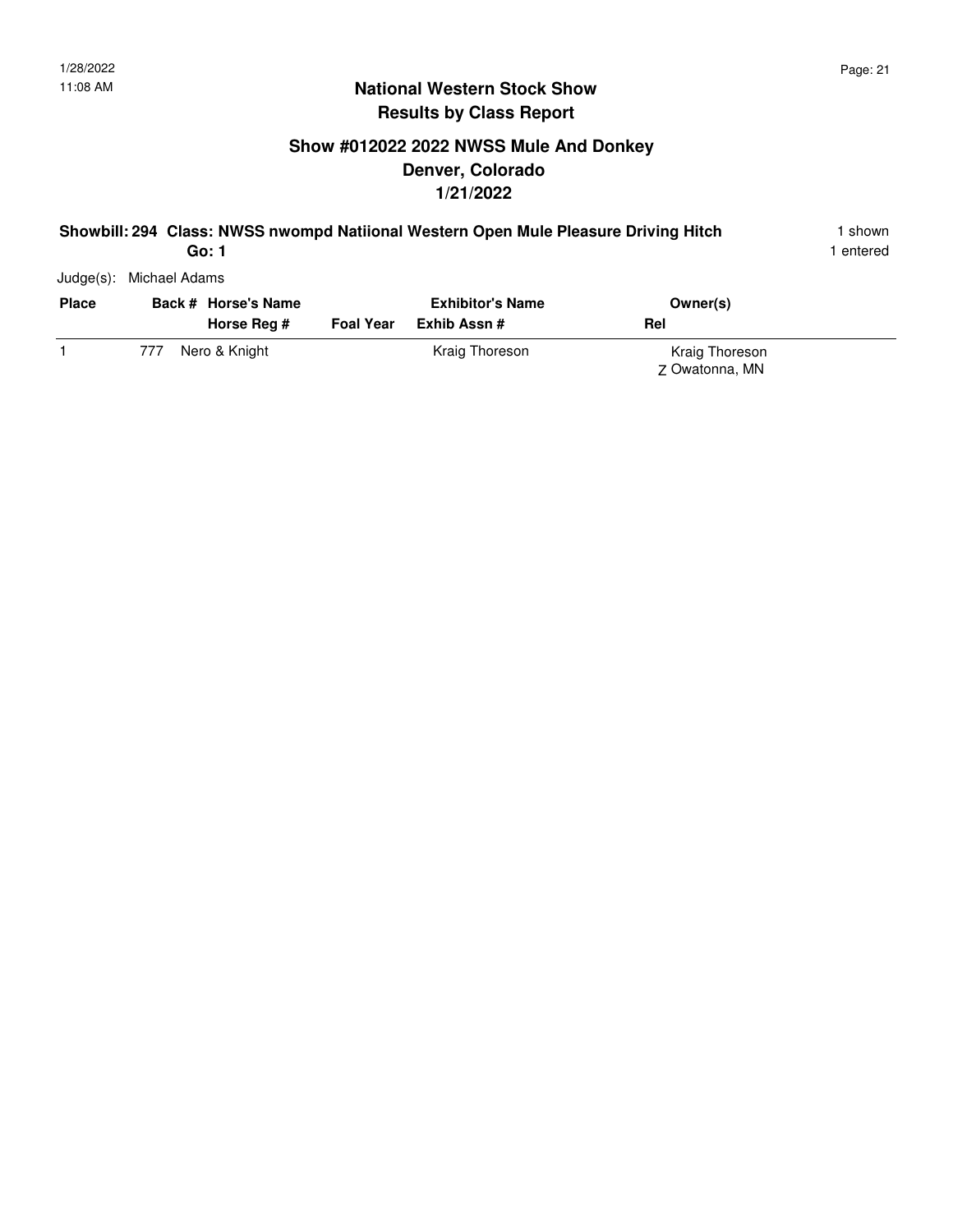# **Show #012022 2022 NWSS Mule And Donkey Denver, Colorado 1/21/2022**

**Showbill: 296 Class: NASMDA nwamhu National Western Amateur Mule Hunter Under Saddle** 5 shown **Go: 1**

5 entered

| <b>Place</b>   |     | Back # Horse's Name                      | <b>Exhibitor's Name</b> |                                        |     | Owner(s)                                                     |
|----------------|-----|------------------------------------------|-------------------------|----------------------------------------|-----|--------------------------------------------------------------|
|                |     | Horse Reg #                              | <b>Foal Year</b>        | Exhib Assn#                            | Rel |                                                              |
| 1              | 787 | <b>MV Limited Edition</b>                |                         | Alyson Lee                             |     | Alyson Lee<br>Z Redfield, SD                                 |
| $\overline{c}$ | 796 | Fifty Shades Of Foxy<br>NASMDA - NM-1483 |                         | Dr. Kimberly Huckaby<br>NASMDA - A-507 |     | Dr. Kimberly Huckaby<br>Z Broken Arrow, OK<br>NASMDA - A-507 |
| 3              | 790 | Maykn Illegal Cash<br>NASMDA - NM1794    |                         | <b>Mark Mattox</b>                     |     | Mark Mattox<br>Z Pasco, WA                                   |
| 4              | 794 | Oklahoma's Gunslinger<br>NASMDA - NM1981 |                         | Caleb Helm                             |     | Caleb Helm<br>Z Stilwell, OK                                 |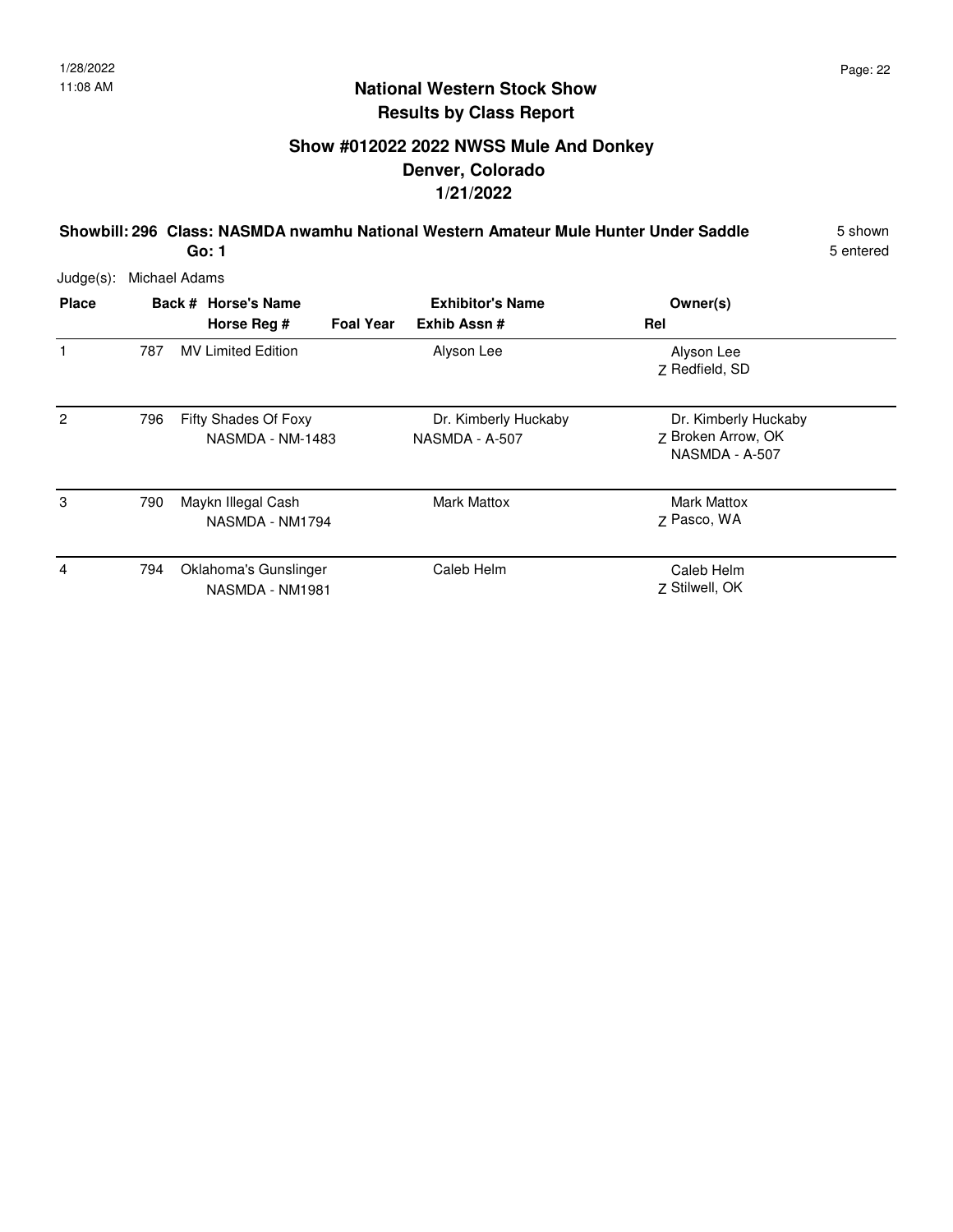# **Show #012022 2022 NWSS Mule And Donkey Denver, Colorado 1/21/2022**

#### **Showbill: 297 Class: NASMDA nwjmhu National Western Junior Mule Hunter Under Saddle** 1 shown **Go: 1**

1 entered

| <b>Place</b> |     | Back # Horse's Name<br>Horse Reg # | <b>Foal Year</b> | <b>Exhibitor's Name</b><br>Exhib Assn # | Owner(s)<br>Rel                 |  |
|--------------|-----|------------------------------------|------------------|-----------------------------------------|---------------------------------|--|
|              | 785 | MV Girls Got Definition            |                  | Terri Hurley<br>NASMDA - 2018           | Mary Hanson<br>Stewartville, MN |  |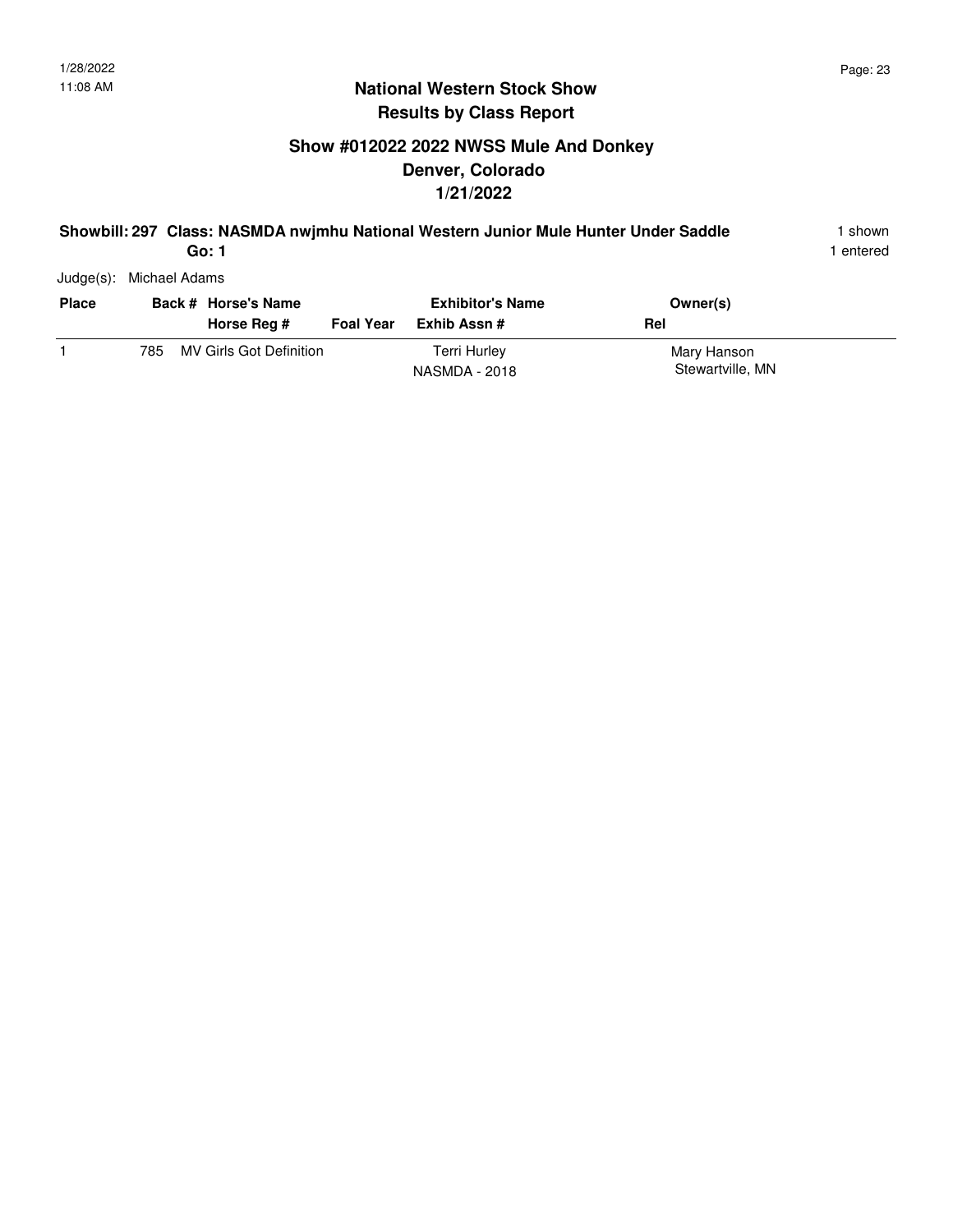# **Show #012022 2022 NWSS Mule And Donkey Denver, Colorado 1/21/2022**

**Showbill: 298 Class: NWSS nwsmhu National Western Senior Mule Hunter Under Saddle** 9 shown **Go: 1**

9 entered

| <b>Place</b>   |     | Back # Horse's Name<br>Horse Reg # | <b>Foal Year</b> | <b>Exhibitor's Name</b><br>Exhib Assn # | Owner(s)<br>Rel                            |
|----------------|-----|------------------------------------|------------------|-----------------------------------------|--------------------------------------------|
| $\mathbf{1}$   | 792 | Im Foxy And I Know It              |                  | <b>Tim Phillips</b>                     | Dianne Smith<br>Smithville, TX             |
| $\overline{c}$ | 800 | Sonnys Boss Man                    |                  | Tabitha Holland                         | Peggy Knight<br>Tulsa, OK                  |
| 3              | 802 | I Only Date Foxes                  |                  | Tessa Walkinshaw                        | Dave And Debbie Walkinshaw<br>Griswold, IA |
| 4              | 796 | Fifty Shades Of Foxy               |                  | Dr. Kimberly Huckaby                    | Dr. Kimberly Huckaby<br>Z Broken Arrow, OK |
| 5              | 790 | Maykn Illegal Cash                 |                  | <b>Mark Mattox</b>                      | <b>Mark Mattox</b><br>Z Pasco, WA          |
| 6              | 804 | <b>Pistols And Posies</b>          |                  | Dan Holland                             | Dan & Tabitha Holland<br>Morris, OK        |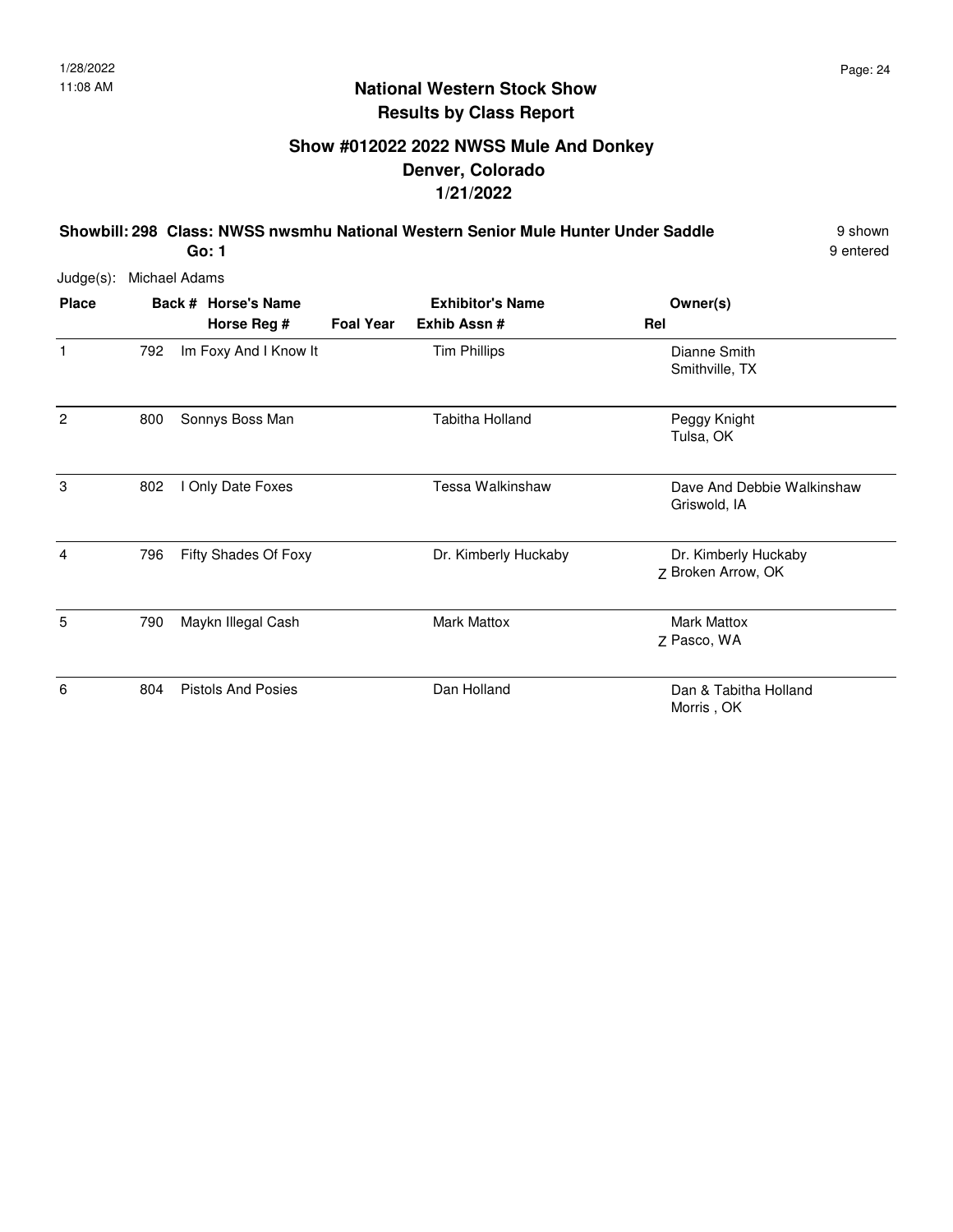# **Show #012022 2022 NWSS Mule And Donkey Denver, Colorado 1/21/2022**

#### **Showbill: 300 Class: NWSS nwmph National Western Open Mule Parade Hitch** 2 shown

2 entered

Judge(s): Michael Adams

| <b>Place</b> |     | Back # Horse's Name | <b>Exhibitor's Name</b> |                | Owner(s)                         |  |
|--------------|-----|---------------------|-------------------------|----------------|----------------------------------|--|
|              |     | Horse Reg #         | <b>Foal Year</b>        | Exhib Assn#    | Rel                              |  |
|              | 778 | Rockytop            | 1995                    | Jodi Stonner   | Jodi Stonner<br>Z Keenesburg, CO |  |
| 2            | 777 | Nero & Knight       |                         | Kraig Thoreson | Kraig Thoreson<br>Z Owatonna, MN |  |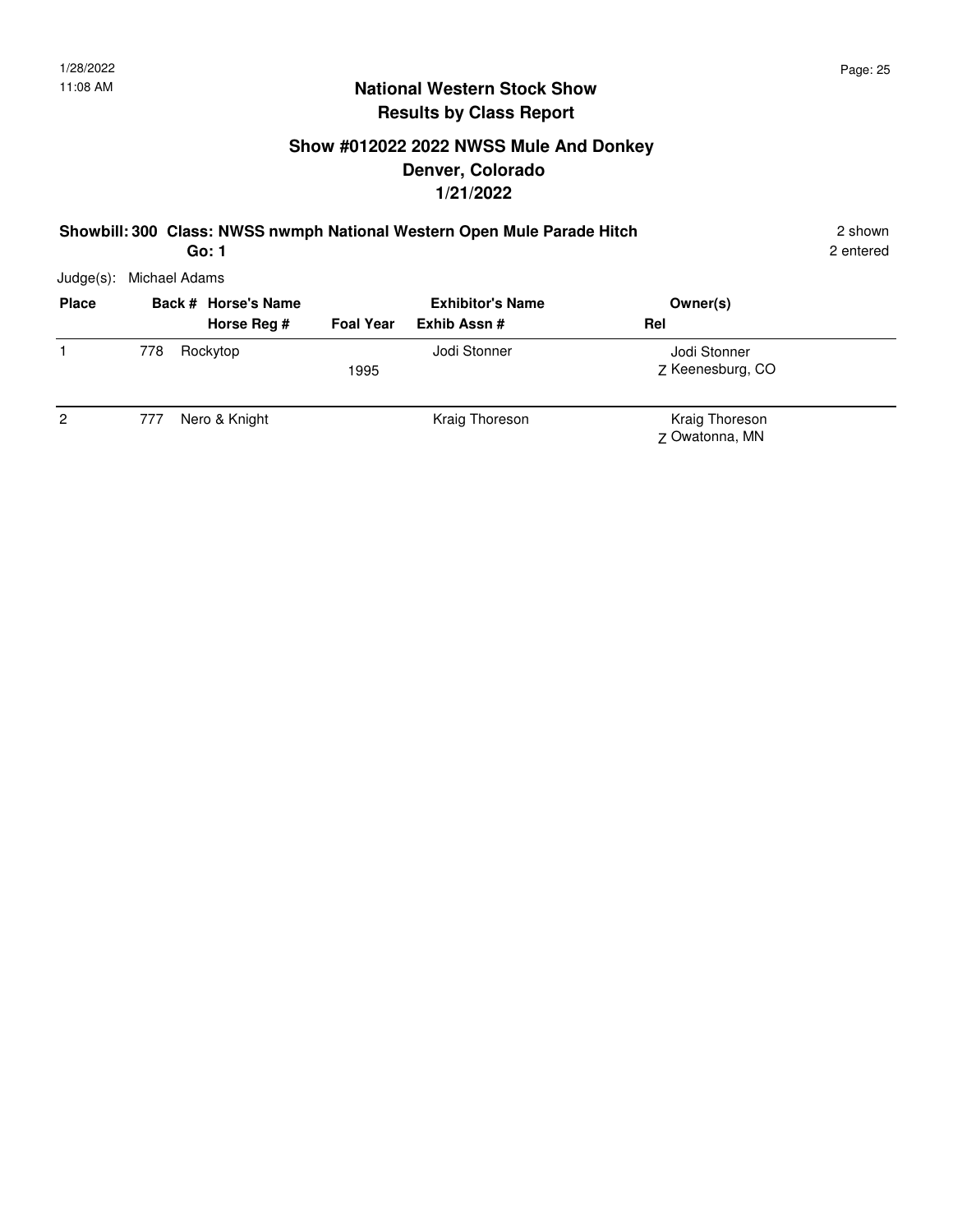# **Show #012022 2022 NWSS Mule And Donkey Denver, Colorado 1/21/2022**

#### **Showbill: 301 Class: NWSS nwodbr National Western Open Donkey Barrel Race** 1 shown

2 entered

Judge(s): Michael Adams

| <b>Place</b> | Back # Horse's Name<br>Horse Reg # | <b>Foal Year</b> | <b>Exhibitor's Name</b><br>Exhib Assn # | Owner(s)<br>Rel                   |
|--------------|------------------------------------|------------------|-----------------------------------------|-----------------------------------|
|              | Ai Pad<br>793.                     |                  | Jessica Meuth                           | Jessica Meuth<br>7 Smithville, TX |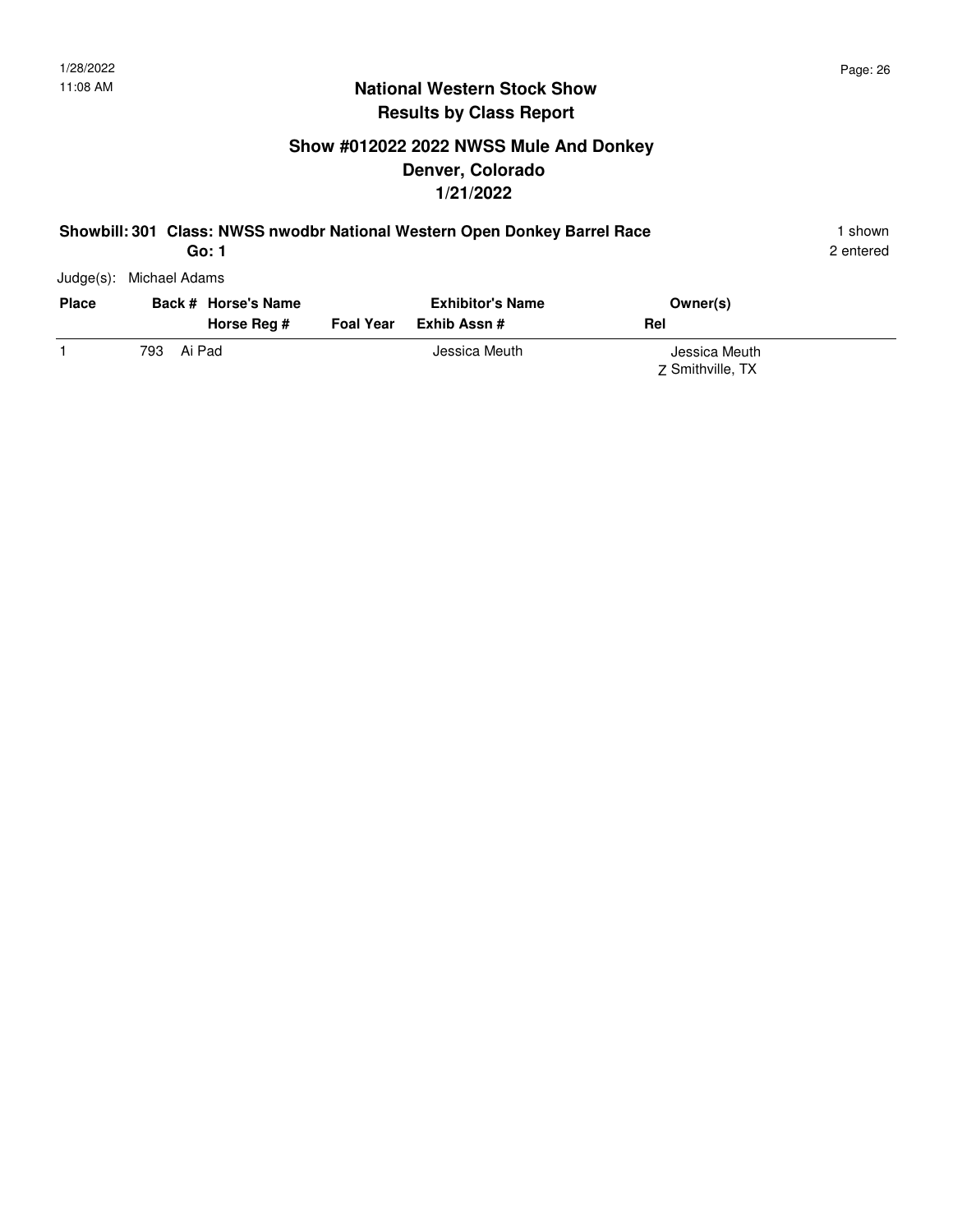### **Show #012022 2022 NWSS Mule And Donkey Denver, Colorado 1/21/2022**

**Showbill: 302 Class: NWSS nwymbr National Western Youth Mule Barrel Racing** 3 Shown 3 shown

4 entered

| Judge(s): Michael Adams |  |
|-------------------------|--|
|                         |  |

| <b>Place</b>   | Back # Horse's Name |                           | <b>Exhibitor's Name</b> |                  | Owner(s)                                 |
|----------------|---------------------|---------------------------|-------------------------|------------------|------------------------------------------|
|                |                     | Horse Reg #               | <b>Foal Year</b>        | Exhib Assn#      | Rel                                      |
|                | 779                 | Rosco                     | 2015                    | Abby Perez       | Jodi Stonner<br>Keenesburg, CO           |
| $\overline{2}$ | 804                 | <b>Pistols And Posies</b> |                         | Tessa Walkinshaw | Dan & Tabitha Holland<br>Morris, OK      |
| 3              | 796                 | Fifty Shades Of Foxy      |                         | Ella Huckaby     | Dr. Kimberly Huckaby<br>Broken Arrow, OK |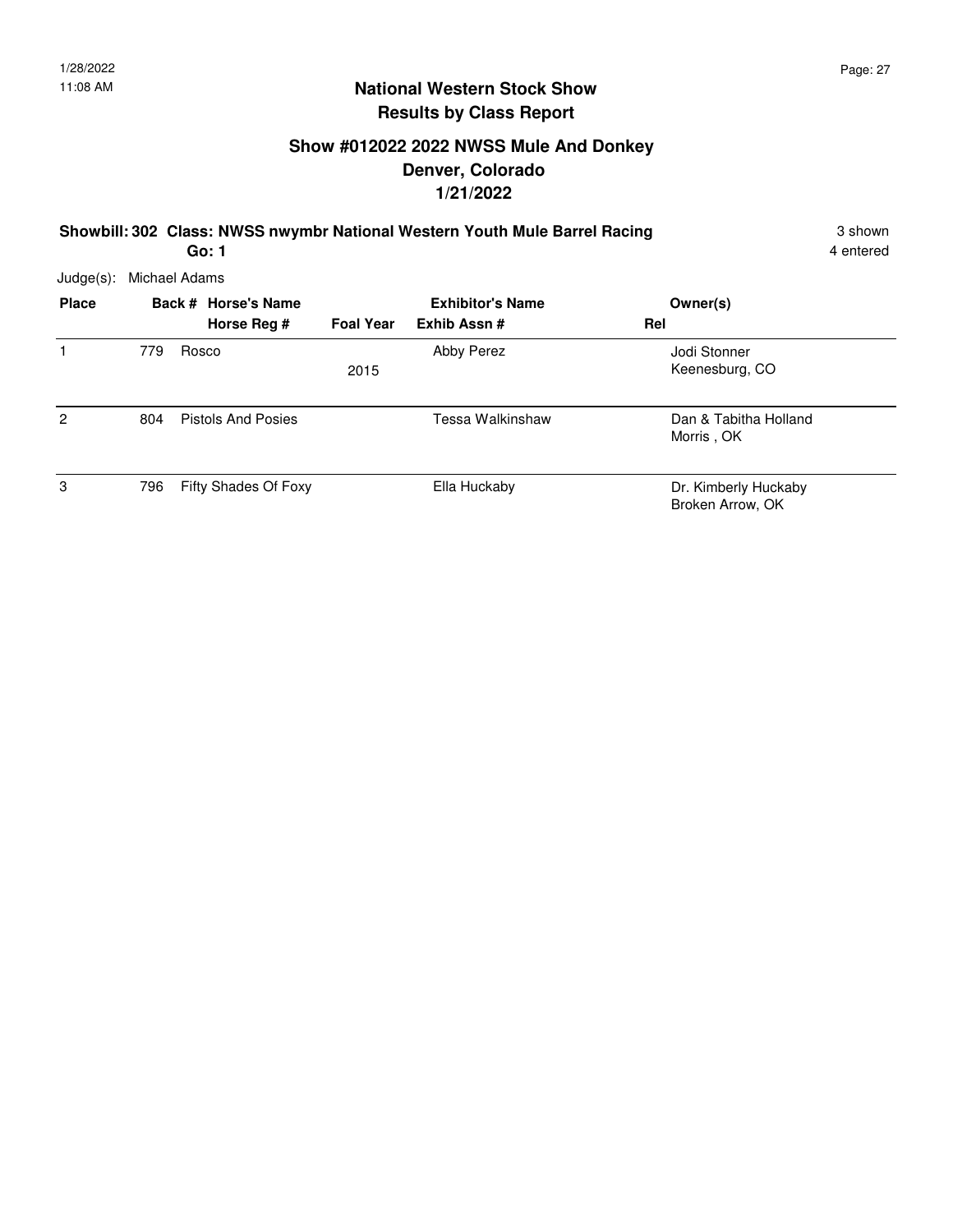# **Show #012022 2022 NWSS Mule And Donkey Denver, Colorado 1/21/2022**

**Showbill: 303 Class: NASMDA nwjmhh National Western Junior Mule Hunter Hack** 5 Shown

5 entered

Judge(s): Michael Adams

| <b>Place</b>   |     | Back # Horse's Name<br>Horse Reg #            | <b>Foal Year</b> | <b>Exhibitor's Name</b><br>Exhib Assn# | Owner(s)<br>Rel                                              |
|----------------|-----|-----------------------------------------------|------------------|----------------------------------------|--------------------------------------------------------------|
| 1              | 792 | Im Foxy And I Know It<br>NASMDA - NM1405      |                  | Teagan Kallus                          | Dianne Smith<br>Smithville, TX                               |
| $\overline{2}$ | 796 | Fifty Shades Of Foxy<br>NASMDA - NM-1483      |                  | Dr. Kimberly Huckaby<br>NASMDA - A-507 | Dr. Kimberly Huckaby<br>Z Broken Arrow, OK<br>NASMDA - A-507 |
| 3              | 787 | <b>MV Limited Edition</b>                     |                  | Alyson Lee                             | Alyson Lee<br>Z Redfield, SD                                 |
| 4              | 804 | <b>Pistols And Posies</b><br>NASMDA - NM-1404 |                  | Tessa Walkinshaw                       | Dan & Tabitha Holland<br>Morris, OK                          |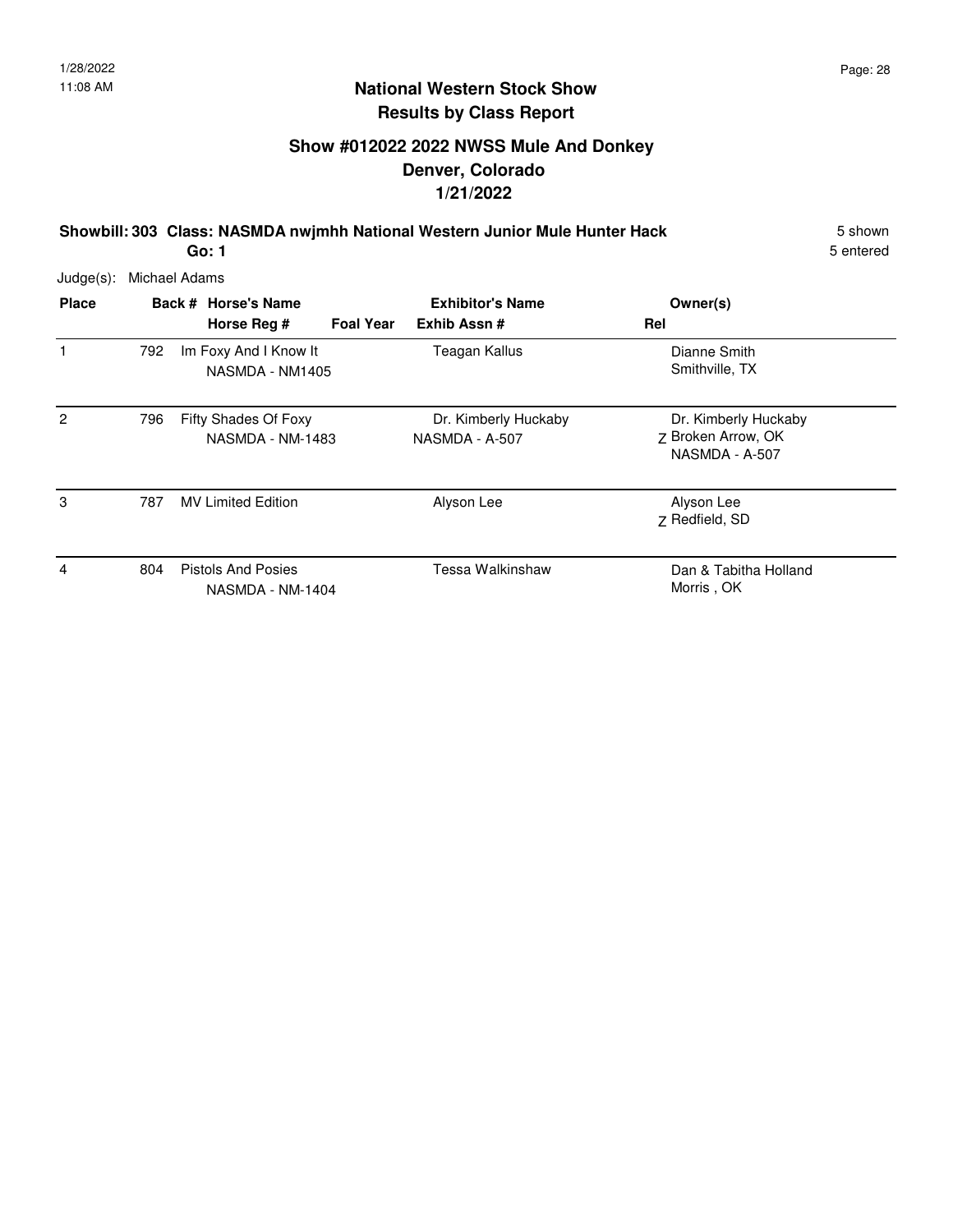5 entered

### **National Western Stock Show Results by Class Report**

# **Show #012022 2022 NWSS Mule And Donkey Denver, Colorado 1/21/2022**

| Showbill: 304 Class: NWSS nwsmhh National Western Senior Mule Hunter Hack |                         |                         |          |           |  |
|---------------------------------------------------------------------------|-------------------------|-------------------------|----------|-----------|--|
|                                                                           | Go: 1                   |                         |          | 5 entered |  |
|                                                                           | Judge(s): Michael Adams |                         |          |           |  |
| <b>Place</b>                                                              | Back # Horse's Name     | <b>Exhibitor's Name</b> | Owner(s) |           |  |

| Place | Back # Horse's Name | <b>Exhibitor's Name</b> | Owner(s) |
|-------|---------------------|-------------------------|----------|
|       | Horse Reg #         | Foal Year Exhib Assn#   | Rel      |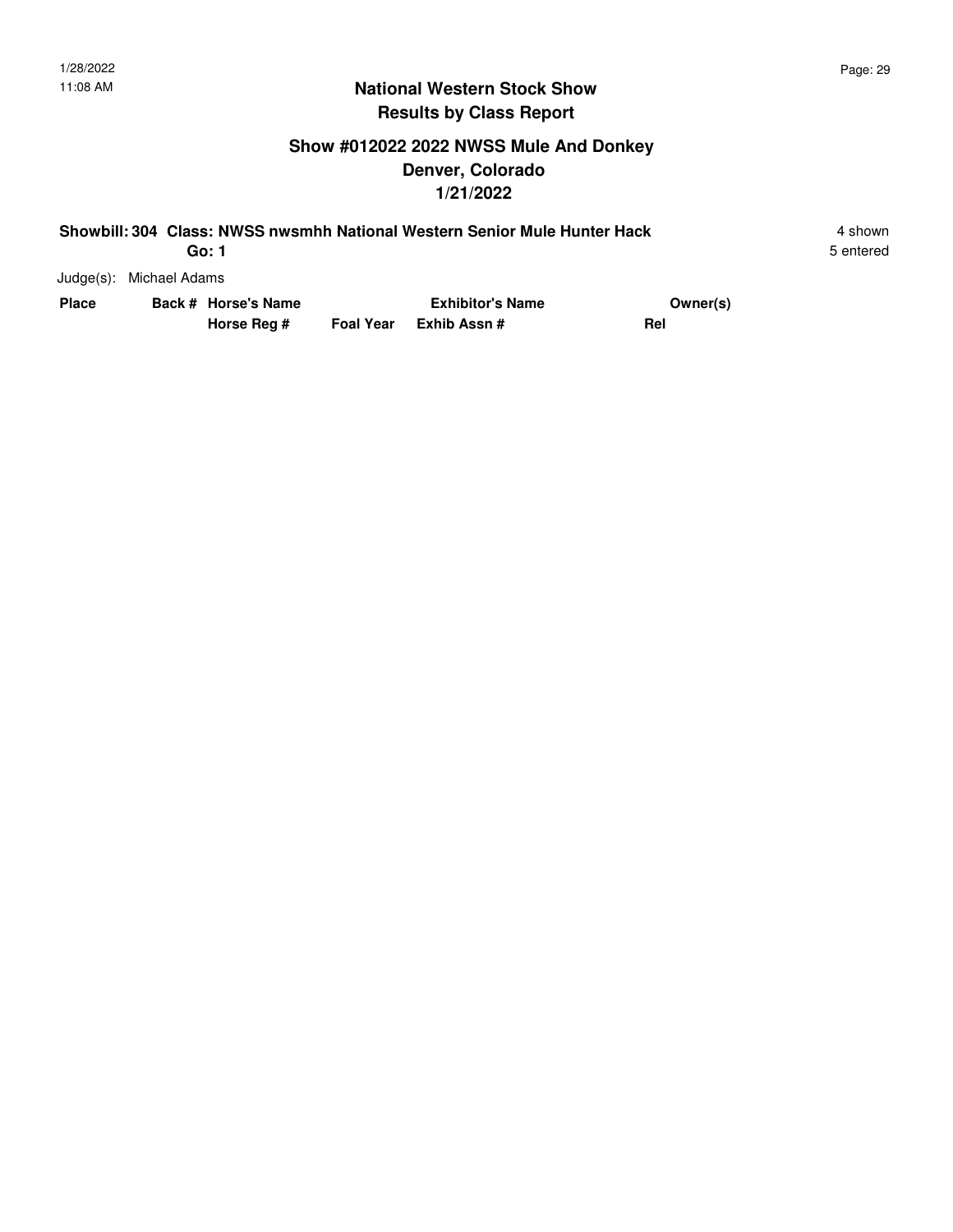# **Show #012022 2022 NWSS Mule And Donkey Denver, Colorado 1/21/2022**

**Showbill: 305 Class: NWSS nwomfr National Western Open Mule Flag Race** 11 Shown **Go: 1**

11 entered

| Judge(s): | Michael Adams |
|-----------|---------------|
|           |               |

| <b>Place</b>   |     | Back # Horse's Name<br>Horse Reg # | <b>Foal Year</b> | <b>Exhibitor's Name</b><br>Exhib Assn# | Owner(s)<br>Rel                   |
|----------------|-----|------------------------------------|------------------|----------------------------------------|-----------------------------------|
| $\mathbf{1}$   | 792 | Im Foxy And I Know It              |                  | <b>Tim Phillips</b>                    | Dianne Smith<br>Smithville, TX    |
| $\overline{2}$ | 774 | <b>Teters Copy Of Bandy</b>        |                  | Jo Teter                               | Jo And Duane Teter<br>Bartley, NE |
| 3              | 775 | <b>Buella</b>                      |                  | David Coates                           | David Coates<br>Z Cheyenne, WY    |
| $\overline{4}$ | 789 | Lilac Lady                         |                  | <b>Mark Mattox</b>                     | <b>Mark Mattox</b><br>Z Pasco, WA |
| 5              | 778 | Rockytop                           | 1995             | Jodi Stonner                           | Jodi Stonner<br>Z Keenesburg, CO  |
| 6              | 790 | Maykn Illegal Cash                 |                  | <b>Mark Mattox</b>                     | <b>Mark Mattox</b><br>Z Pasco, WA |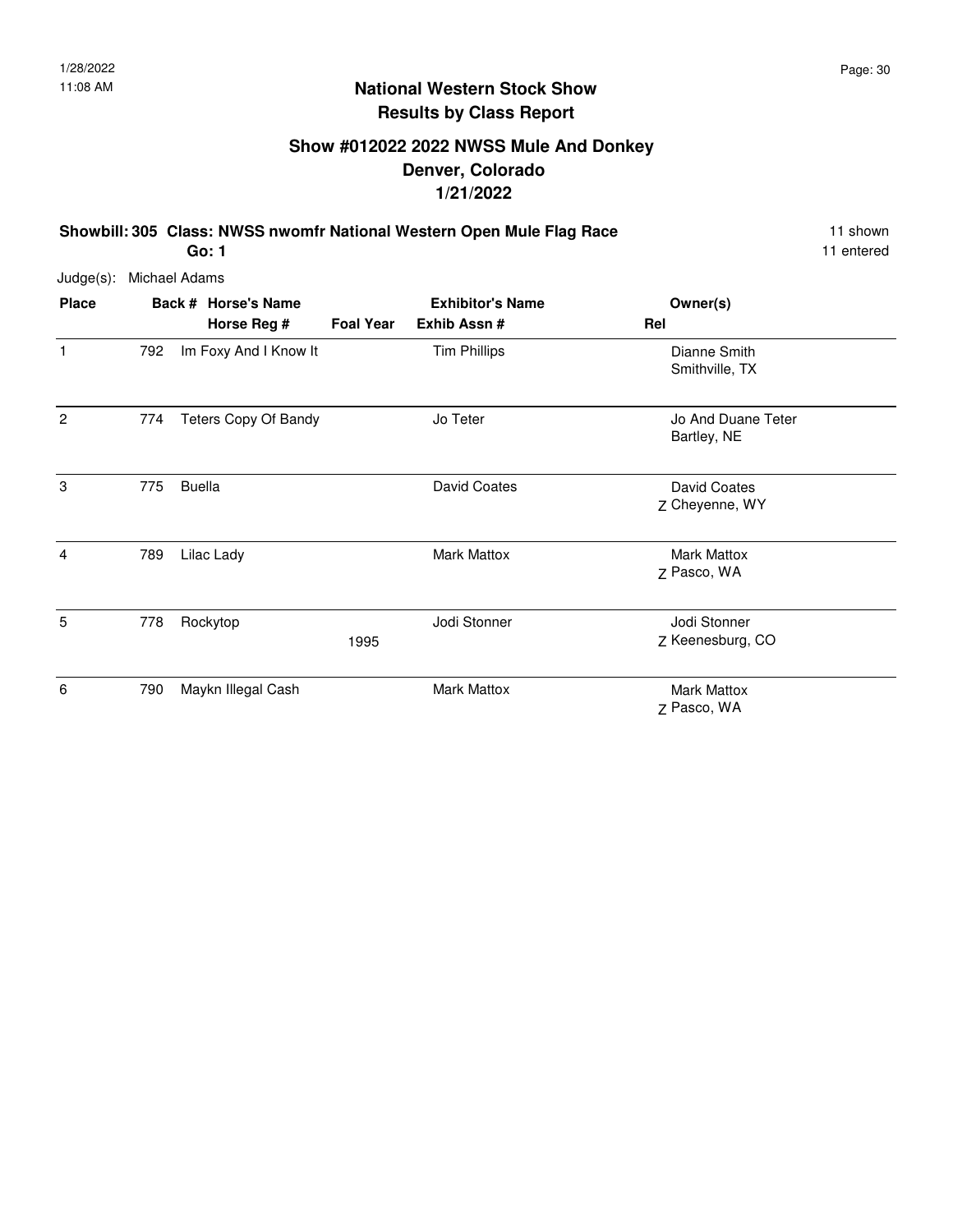### **Show #012022 2022 NWSS Mule And Donkey Denver, Colorado 1/22/2022**

#### **Showbill: 308 Class: NWSS nwomos National Western Open Mule Obstacle Driving Single** 4 shown **Go: 1**

5 entered

| <b>Place</b>   |      | Back # Horse's Name  |                  | <b>Exhibitor's Name</b> | Owner(s)                                 |
|----------------|------|----------------------|------------------|-------------------------|------------------------------------------|
|                |      | Horse Reg #          | <b>Foal Year</b> | Exhib Assn #            | Rel                                      |
|                | 804  | Pistols And Posies   |                  | Tabitha Holland         | Dan & Tabitha Holland<br>Morris, OK      |
| $\overline{2}$ | 796. | Fifty Shades Of Foxy |                  | Tabitha Holland         | Dr. Kimberly Huckaby<br>Broken Arrow, OK |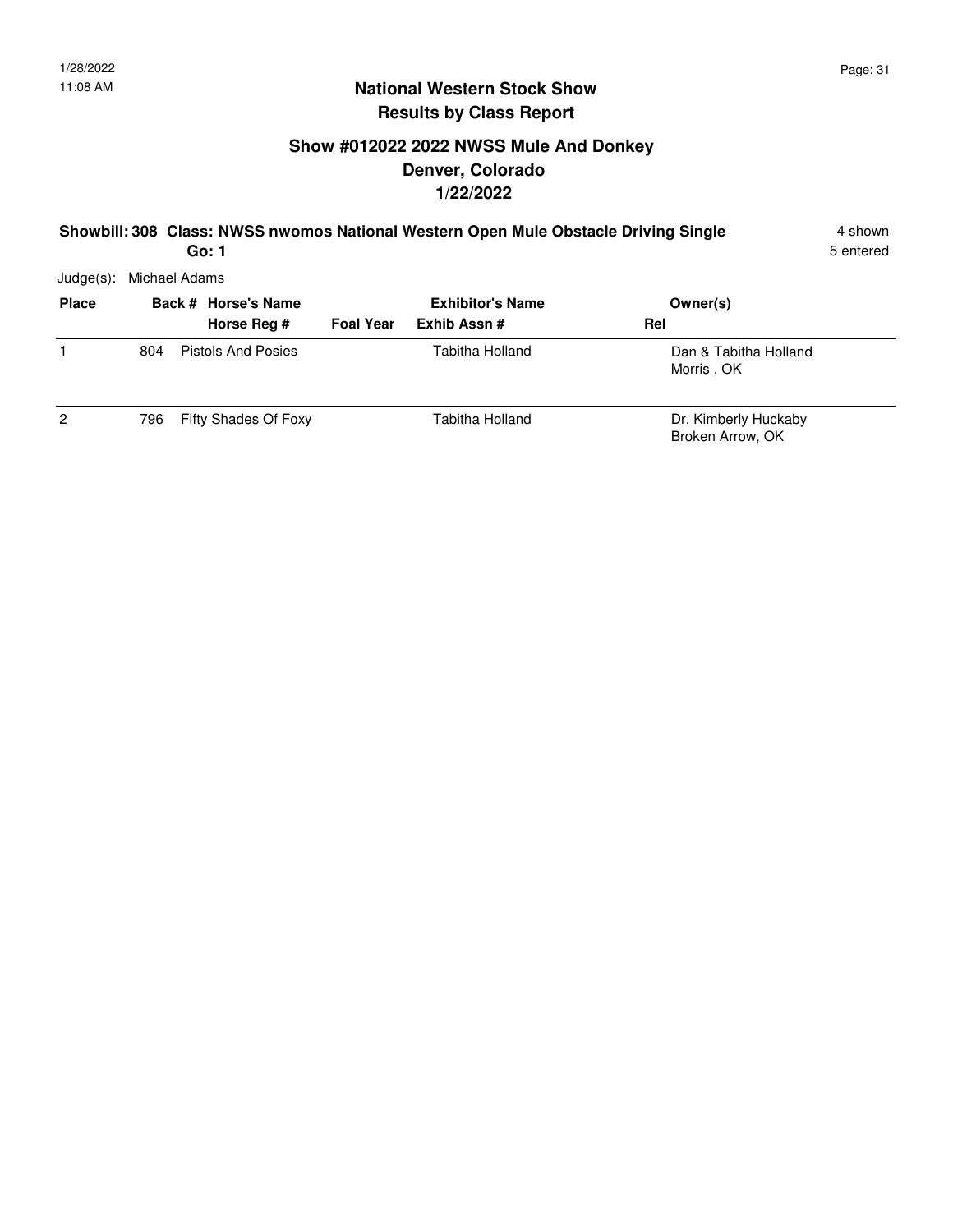# **Show #012022 2022 NWSS Mule And Donkey Denver, Colorado 1/22/2022**

#### **Showbill: 309 Class: NWSS nwomot National Western Open Mule Obstacle Driving Team** 1 shown

1 entered

Judge(s): Michael Adams

| <b>Place</b> |     | Back # Horse's Name<br>Horse Reg # | <b>Foal Year</b> | <b>Exhibitor's Name</b><br>Exhib Assn # | Owner(s)<br>Rel                  |  |
|--------------|-----|------------------------------------|------------------|-----------------------------------------|----------------------------------|--|
|              | 777 | Nero & Knight                      |                  | Kraig Thoreson                          | Kraig Thoreson<br>Z Owatonna, MN |  |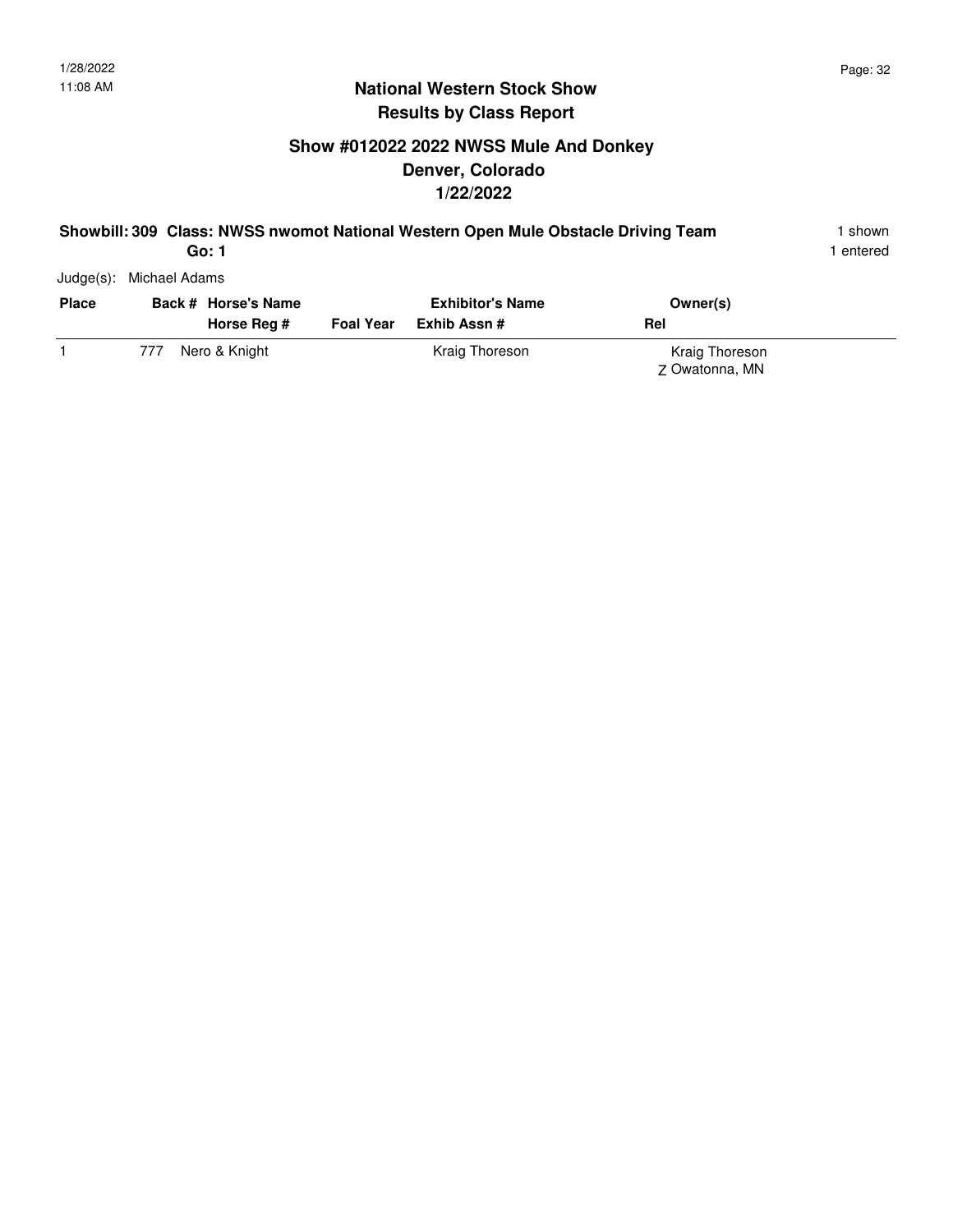# **Show #012022 2022 NWSS Mule And Donkey Denver, Colorado 1/22/2022**

**Showbill: 311 Class: NWSS nwomkr National Western Open Mule Keyhole Race** 9 Shown

10 entered

| Judge(s): | Michael Adams |
|-----------|---------------|
|           |               |

| <b>Place</b>   |     | Back # Horse's Name<br>Horse Reg # | <b>Foal Year</b> | <b>Exhibitor's Name</b><br>Exhib Assn# | Owner(s)<br>Rel                          |
|----------------|-----|------------------------------------|------------------|----------------------------------------|------------------------------------------|
| 1              | 792 | Im Foxy And I Know It              |                  | <b>Tim Phillips</b>                    | Dianne Smith<br>Smithville, TX           |
| $\overline{2}$ | 774 | <b>Teters Copy Of Bandy</b>        |                  | Jo Teter                               | Jo And Duane Teter<br>Bartley, NE        |
| 3              | 804 | <b>Pistols And Posies</b>          |                  | Dan Holland                            | Dan & Tabitha Holland<br>Morris, OK      |
| $\overline{4}$ | 775 | <b>Buella</b>                      |                  | David Coates                           | David Coates<br>Z Cheyenne, WY           |
| 5              | 796 | Fifty Shades Of Foxy               |                  | Dan Holland                            | Dr. Kimberly Huckaby<br>Broken Arrow, OK |
| 6              | 789 | Lilac Lady                         |                  | Mark Mattox                            | <b>Mark Mattox</b><br>Z Pasco, WA        |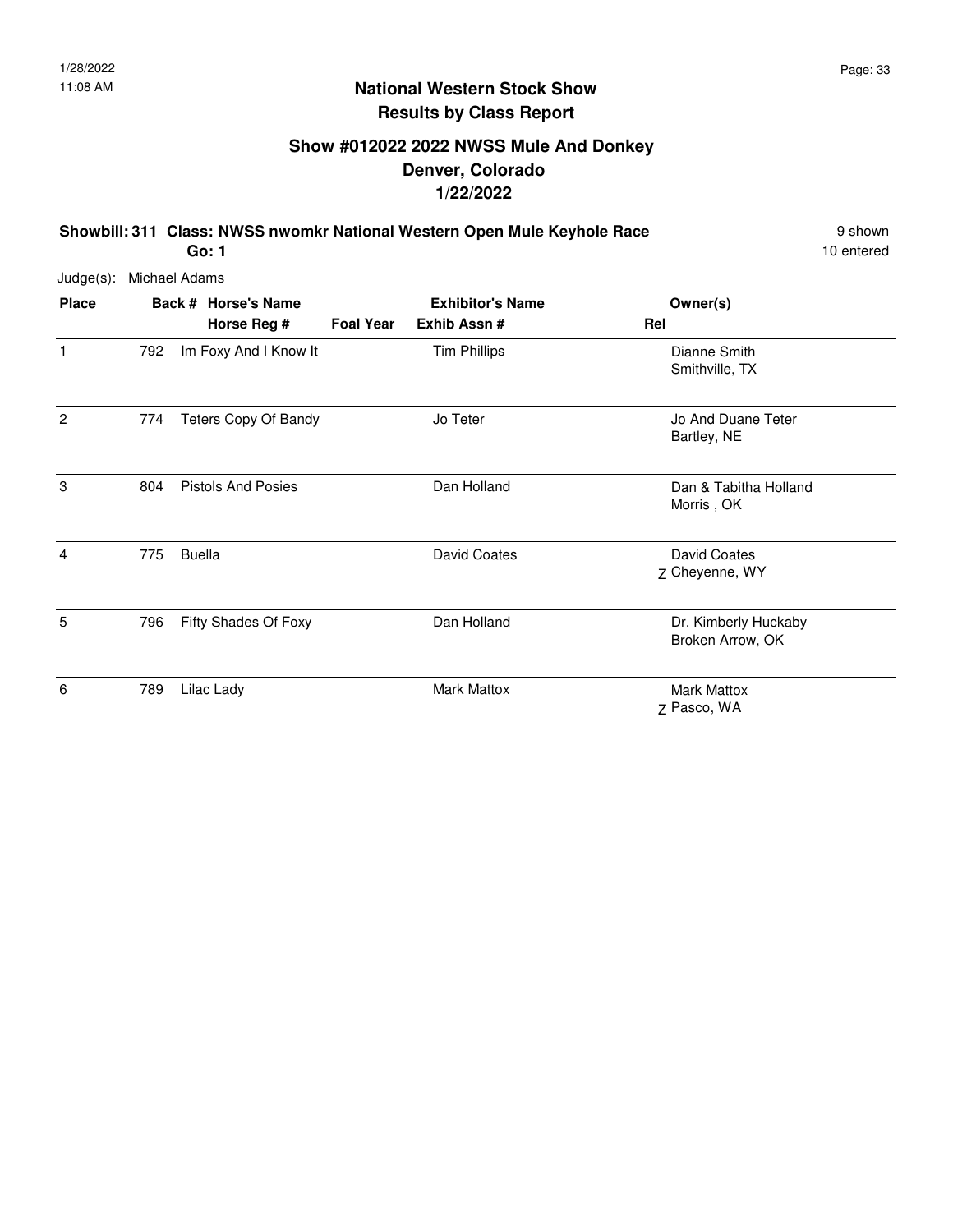# **Show #012022 2022 NWSS Mule And Donkey Denver, Colorado 1/22/2022**

**Showbill: 312 Class: NWSS nwompb National Western Open Mule Pole Bending** 9 Shown

10 entered

Judge(s): Michael Adams

| <b>Place</b>   |     | Back # Horse's Name<br>Horse Reg # | <b>Foal Year</b> | <b>Exhibitor's Name</b><br>Exhib Assn# | Owner(s)<br>Rel                          |
|----------------|-----|------------------------------------|------------------|----------------------------------------|------------------------------------------|
| 1              | 792 | Im Foxy And I Know It              |                  | <b>Tim Phillips</b>                    | Dianne Smith<br>Smithville, TX           |
| $\overline{c}$ | 804 | <b>Pistols And Posies</b>          |                  | Dan Holland                            | Dan & Tabitha Holland<br>Morris, OK      |
| 3              | 775 | <b>Buella</b>                      |                  | David Coates                           | David Coates<br>Z Cheyenne, WY           |
| 4              | 778 | Rockytop                           | 1995             | Jodi Stonner                           | Jodi Stonner<br>Z Keenesburg, CO         |
| 5              | 796 | Fifty Shades Of Foxy               |                  | Dan Holland                            | Dr. Kimberly Huckaby<br>Broken Arrow, OK |
| 6              | 774 | Teters Copy Of Bandy               |                  | Jo Teter                               | Jo And Duane Teter<br>Bartley, NE        |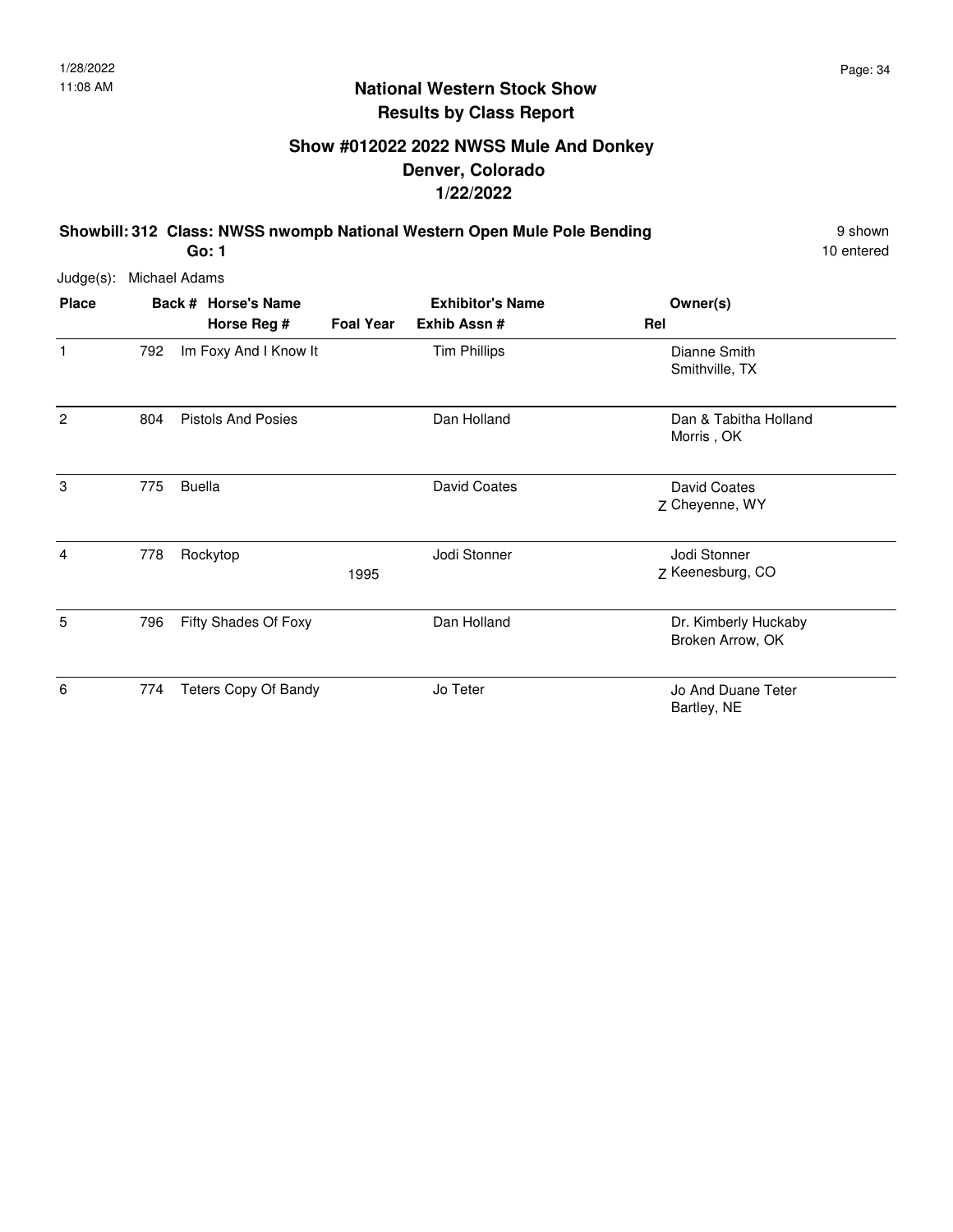# **Show #012022 2022 NWSS Mule And Donkey Denver, Colorado 1/22/2022**

**Showbill: 315 Class: NWSS nwombr National Western Open Mule Barrel Race** 8 shown

9 entered

Judge(s): Michael Adams

| <b>Place</b>   |     | Back # Horse's Name<br>Horse Reg # | <b>Foal Year</b> | <b>Exhibitor's Name</b><br>Exhib Assn# | Owner(s)<br>Rel                          |
|----------------|-----|------------------------------------|------------------|----------------------------------------|------------------------------------------|
| $\mathbf{1}$   | 792 | Im Foxy And I Know It              |                  | <b>Tim Phillips</b>                    | Dianne Smith<br>Smithville, TX           |
| $\overline{2}$ | 774 | <b>Teters Copy Of Bandy</b>        |                  | Jo Teter                               | Jo And Duane Teter<br>Bartley, NE        |
| 3              | 775 | <b>Buella</b>                      |                  | David Coates                           | David Coates<br>Z Cheyenne, WY           |
| 4              | 804 | <b>Pistols And Posies</b>          |                  | Dan Holland                            | Dan & Tabitha Holland<br>Morris, OK      |
| 5              | 796 | Fifty Shades Of Foxy               |                  | Dan Holland                            | Dr. Kimberly Huckaby<br>Broken Arrow, OK |
| 6              | 789 | Lilac Lady                         |                  | Mark Mattox                            | <b>Mark Mattox</b><br>Z Pasco, WA        |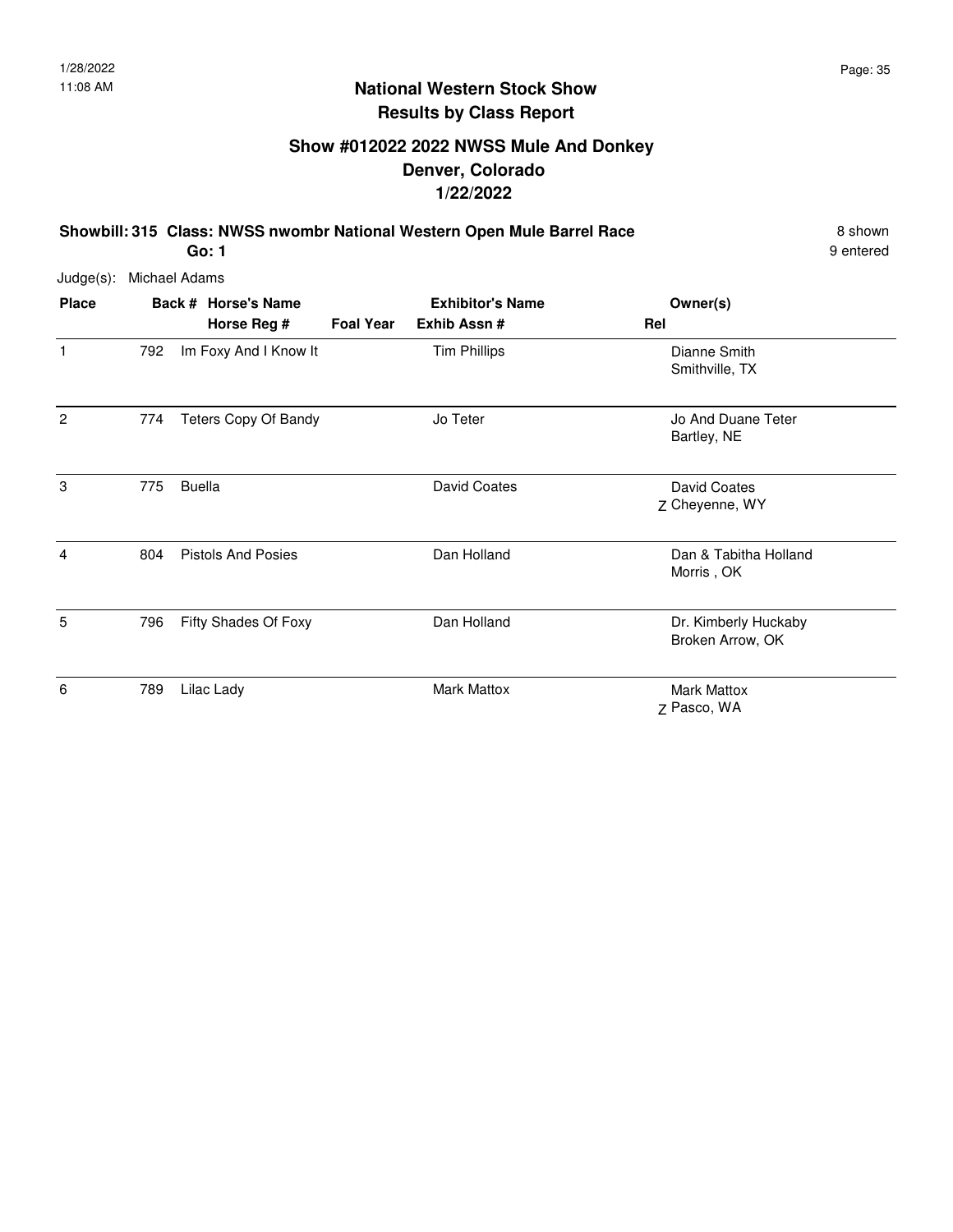# **Show #012022 2022 NWSS Mule And Donkey Denver, Colorado 1/22/2022**

**Showbill: 318 Class: NWSS nwymwp National Western Youth Mule Western Pleasure** 4 shown

4 entered

Judge(s): Michael Adams

| <b>Place</b>   |     | Back # Horse's Name<br>Horse Reg # | <b>Foal Year</b> | <b>Exhibitor's Name</b><br>Exhib Assn# | Owner(s)<br>Rel                            |
|----------------|-----|------------------------------------|------------------|----------------------------------------|--------------------------------------------|
| 1              | 792 | Im Foxy And I Know It              |                  | Teagan Kallus                          | Dianne Smith<br>Smithville, TX             |
| $\overline{c}$ | 802 | I Only Date Foxes                  |                  | Tessa Walkinshaw                       | Dave And Debbie Walkinshaw<br>Griswold, IA |
| 3              | 796 | Fifty Shades Of Foxy               |                  | Ella Huckaby                           | Dr. Kimberly Huckaby<br>Broken Arrow, OK   |
| 4              | 778 | Rockytop                           | 1995             | Dilynn Stonner                         | Jodi Stonner<br>Keenesburg, CO             |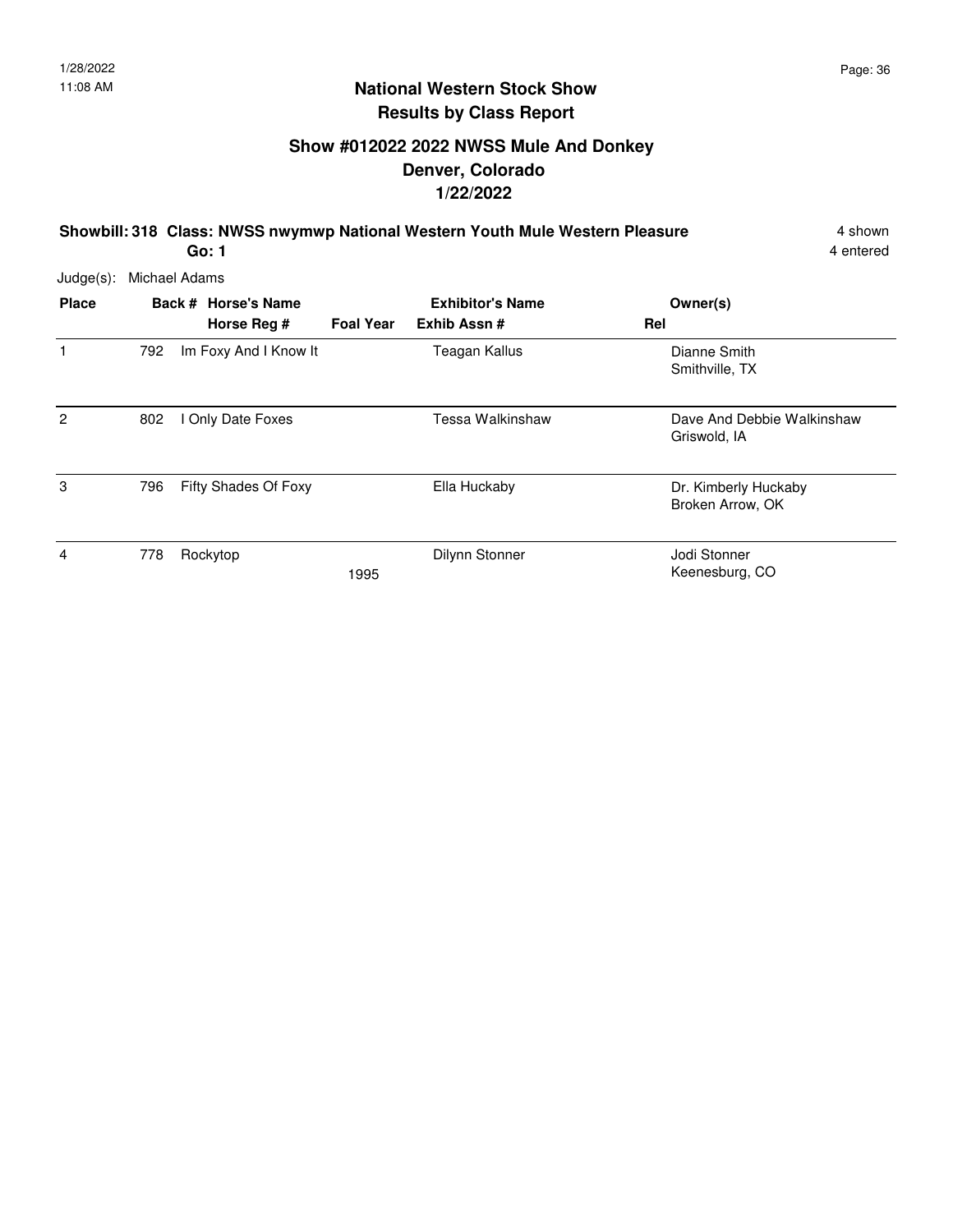# **Show #012022 2022 NWSS Mule And Donkey Denver, Colorado 1/22/2022**

**Showbill: 321 Class: NWSS nwsmwp National Western Senior Mule Western Pleasure** 10 shown

11 entered

Judge(s): Michael Adams

| <b>Place</b>   |     | Back # Horse's Name   |                  | <b>Exhibitor's Name</b> | Owner(s)                                 |
|----------------|-----|-----------------------|------------------|-------------------------|------------------------------------------|
|                |     | Horse Reg #           | <b>Foal Year</b> | Exhib Assn #            | Rel                                      |
| 1              | 792 | Im Foxy And I Know It |                  | <b>Tim Phillips</b>     | Dianne Smith<br>Smithville, TX           |
| $\overline{2}$ | 800 | Sonnys Boss Man       |                  | Tabitha Holland         | Peggy Knight<br>Tulsa, OK                |
| 3              | 778 | Rockytop              | 1995             | Jodi Stonner            | Jodi Stonner<br>Z Keenesburg, CO         |
| 4              | 796 | Fifty Shades Of Foxy  |                  | Dan Holland             | Dr. Kimberly Huckaby<br>Broken Arrow, OK |
| 5              | 790 | Maykn Illegal Cash    |                  | <b>Mark Mattox</b>      | <b>Mark Mattox</b><br>Z Pasco, WA        |
| 6              | 794 | Oklahoma's Gunslinger |                  | Caleb Helm              | Caleb Helm<br>Z Stilwell, OK             |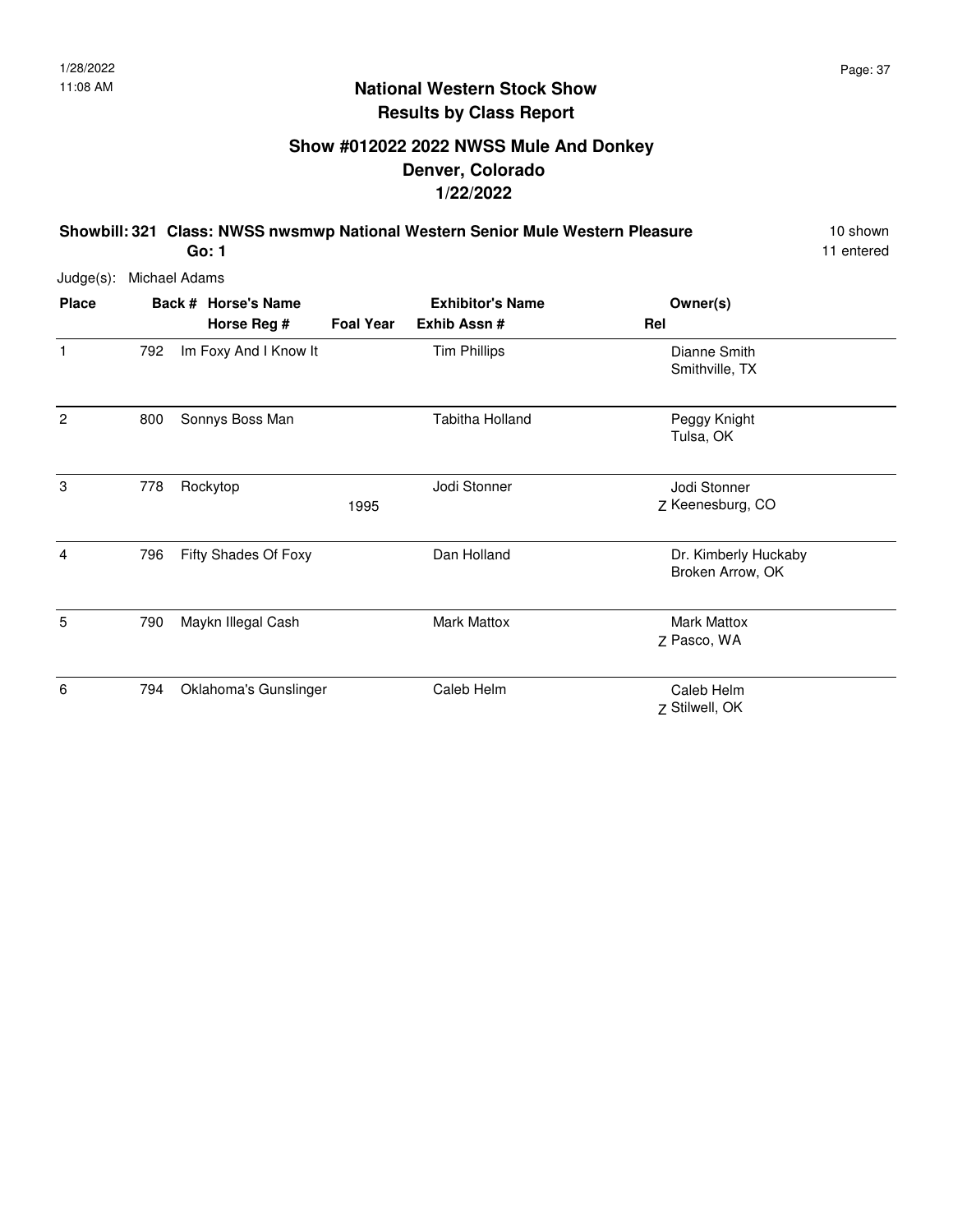# **Show #012022 2022 NWSS Mule And Donkey Denver, Colorado 1/23/2022**

**Showbill: 324 Class: NASMDA nwamwp National Western Amateur Mule Western Pleasure** 6 shown **Go: 1**

8 entered

| <b>Place</b>   |     | Back # Horse's Name                      | <b>Foal Year</b> | <b>Exhibitor's Name</b><br>Exhib Assn# | Owner(s)<br>Rel                                              |
|----------------|-----|------------------------------------------|------------------|----------------------------------------|--------------------------------------------------------------|
| $\mathbf{1}$   | 787 | Horse Reg #<br><b>MV Limited Edition</b> |                  | Alyson Lee                             | Alyson Lee                                                   |
|                |     |                                          |                  |                                        | Z Redfield, SD                                               |
| $\overline{2}$ | 778 | Rockytop                                 | 1995             | Jodi Stonner                           | Jodi Stonner<br>Z Keenesburg, CO                             |
| 3              | 796 | Fifty Shades Of Foxy<br>NASMDA - NM-1483 |                  | Dr. Kimberly Huckaby<br>NASMDA - A-507 | Dr. Kimberly Huckaby<br>Z Broken Arrow, OK<br>NASMDA - A-507 |
| 4              | 790 | Maykn Illegal Cash<br>NASMDA - NM1794    |                  | <b>Mark Mattox</b>                     | <b>Mark Mattox</b><br>Z Pasco, WA                            |
| 5              | 794 | Oklahoma's Gunslinger<br>NASMDA - NM1981 |                  | Caleb Helm                             | Caleb Helm<br>Z Stilwell, OK                                 |
| 6              | 789 | Lilac Lady<br>NASMDA - NM1880            |                  | Pattie Judkens                         | <b>Mark Mattox</b><br>Pasco, WA                              |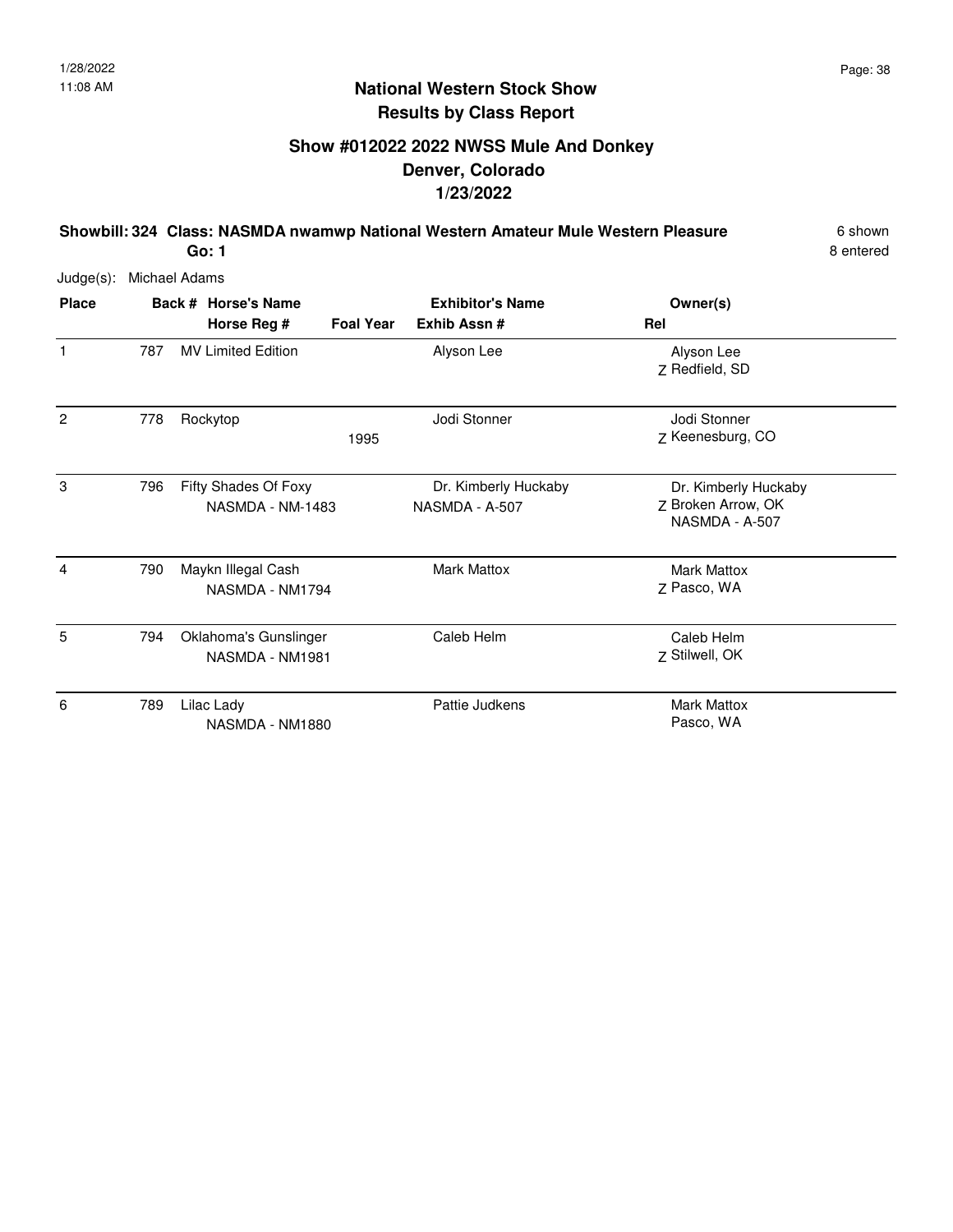# **Show #012022 2022 NWSS Mule And Donkey Denver, Colorado 1/23/2022**

#### **Showbill: 327 Class: NWSS nwodwp National Western Open Donkey Western Pleasure** 1 shown

1 entered

Judge(s): Michael Adams

| <b>Place</b> |      | Back # Horse's Name<br>Horse Rea # | <b>Foal Year</b> | <b>Exhibitor's Name</b><br>Exhib Assn # | Owner(s)<br>Rel                   |
|--------------|------|------------------------------------|------------------|-----------------------------------------|-----------------------------------|
|              | 793. | Ai Pad                             |                  | Jessica Meuth                           | Jessica Meuth<br>7 Smithville, TX |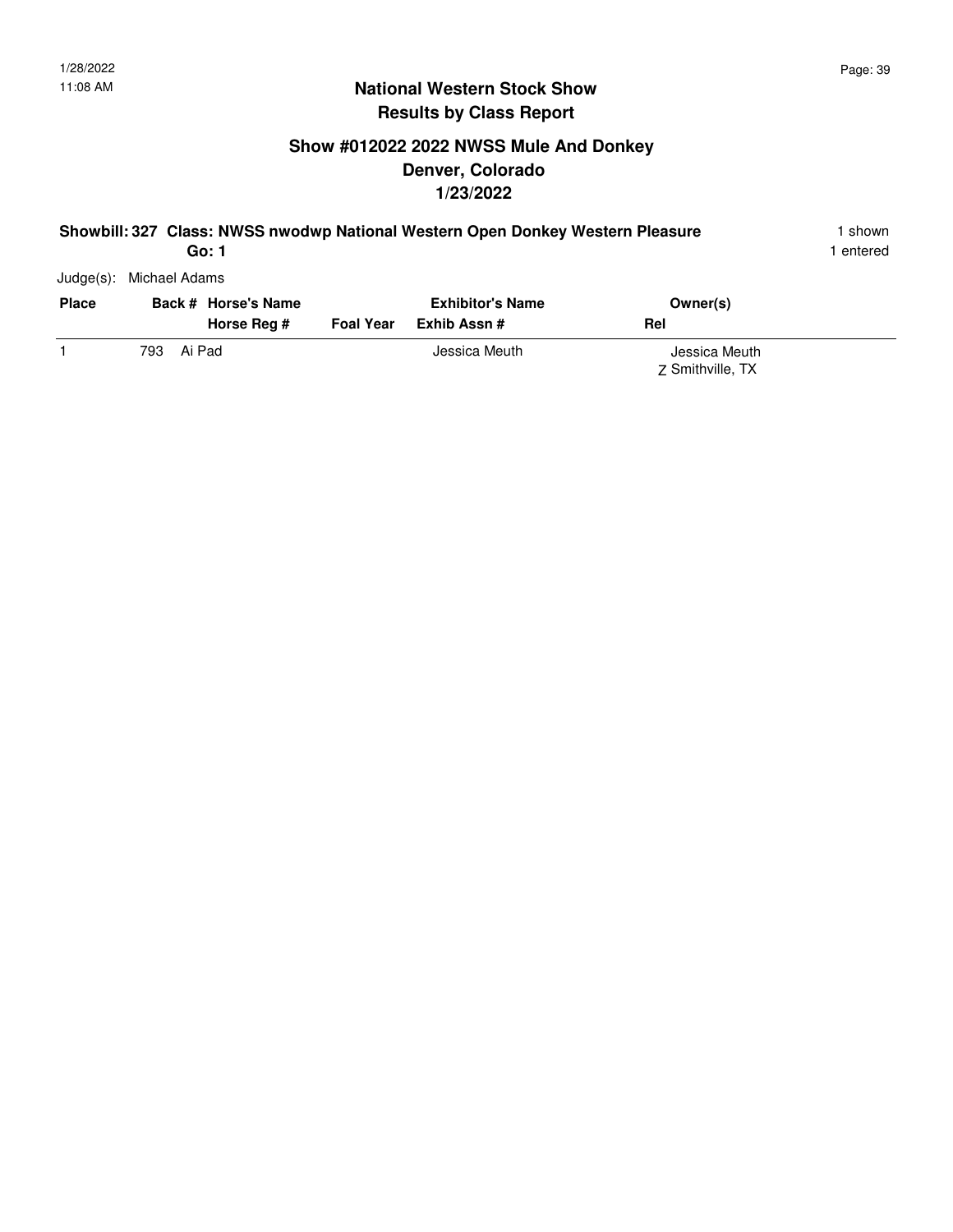# **Show #012022 2022 NWSS Mule And Donkey Denver, Colorado 1/23/2022**

**Showbill: 328 Class: NWSS nwmdc National Western Mule/Donkey Coustume** 3 shown

**Go: 1**

4 entered

| Judge(s):      | Michael Adams |                      |                  |                         |                                   |  |  |  |  |
|----------------|---------------|----------------------|------------------|-------------------------|-----------------------------------|--|--|--|--|
| <b>Place</b>   |               | Back # Horse's Name  |                  | <b>Exhibitor's Name</b> | Owner(s)                          |  |  |  |  |
|                |               | Horse Reg #          | <b>Foal Year</b> | Exhib Assn#             | Rel                               |  |  |  |  |
|                | 774           | Teters Copy Of Bandy |                  | Jo Teter                | Jo And Duane Teter<br>Bartley, NE |  |  |  |  |
| $\overline{2}$ | 778           | Rockytop             | 1995             | Landry & Tess Dorenkamp | Jodi Stonner<br>Keenesburg, CO    |  |  |  |  |
| 3              | 779           | Rosco                | 2015             | Jodi Stonner            | Jodi Stonner<br>Z Keenesburg, CO  |  |  |  |  |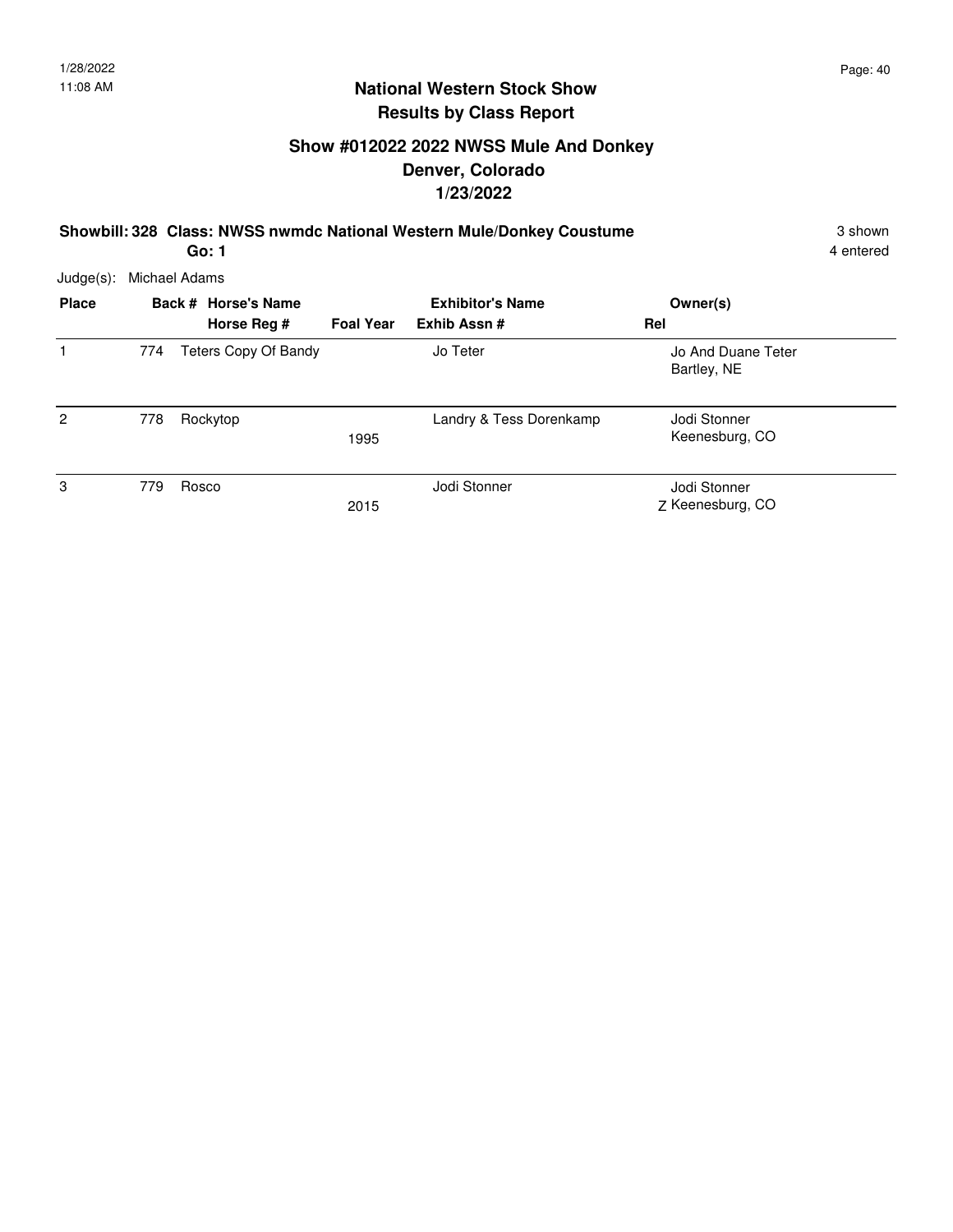# **Show #012022 2022 NWSS Mule And Donkey Denver, Colorado 1/23/2022**

**Showbill: 329 Class: NWSS nwomps National Western Open Mule Pleasure Driving Single** 5 shown **Go: 1**

5 entered

| <b>Place</b>   |     | Back # Horse's Name<br>Horse Reg # | <b>Foal Year</b> | <b>Exhibitor's Name</b><br>Exhib Assn# | Owner(s)<br>Rel                            |
|----------------|-----|------------------------------------|------------------|----------------------------------------|--------------------------------------------|
| 1              | 792 | Im Foxy And I Know It              |                  | <b>Tim Phillips</b>                    | Dianne Smith<br>Smithville, TX             |
| $\overline{2}$ | 778 | Rockytop                           | 1995             | Jodi Stonner                           | Jodi Stonner<br>Z Keenesburg, CO           |
| 3              | 804 | <b>Pistols And Posies</b>          |                  | Tabitha Holland                        | Dan & Tabitha Holland<br>Morris, OK        |
| 4              | 796 | Fifty Shades Of Foxy               |                  | Dan Holland                            | Dr. Kimberly Huckaby<br>Broken Arrow, OK   |
| 5              | 803 | MV Bens Dixie Dell                 |                  | Tessa Walkinshaw                       | Dave And Debbie Walkinshaw<br>Griswold, IA |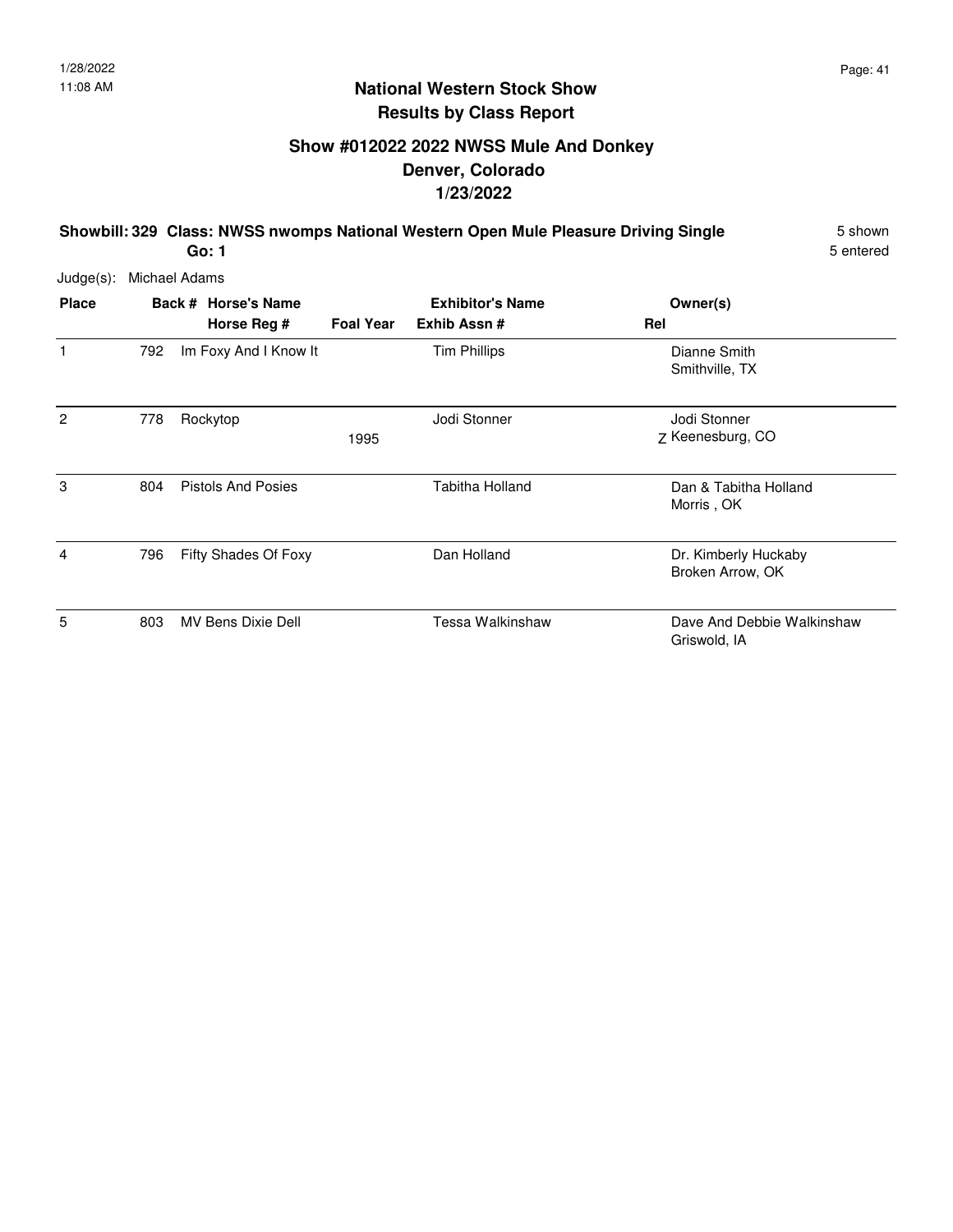# **Show #012022 2022 NWSS Mule And Donkey Denver, Colorado 1/23/2022**

**Showbill: 330 Class: NWSS nwympd National Western Youth Mule Pleaure Driving Single** 5 shown **Go: 1**

5 entered

| <b>Place</b>   |     | Back # Horse's Name<br>Horse Reg # | <b>Foal Year</b> | <b>Exhibitor's Name</b><br>Exhib Assn# | Owner(s)<br>Rel                            |
|----------------|-----|------------------------------------|------------------|----------------------------------------|--------------------------------------------|
| 1              | 792 | Im Foxy And I Know It              |                  | Teagan Kallus                          | Dianne Smith<br>Smithville, TX             |
| $\overline{2}$ | 778 | Rockytop                           | 1995             | Dilynn Stonner                         | Jodi Stonner<br>Keenesburg, CO             |
| 3              | 804 | <b>Pistols And Posies</b>          |                  | Lydia Bacon                            | Dan & Tabitha Holland<br>Morris, OK        |
| 4              | 796 | Fifty Shades Of Foxy               |                  | Ella Huckaby                           | Dr. Kimberly Huckaby<br>Broken Arrow, OK   |
| 5              | 803 | MV Bens Dixie Dell                 |                  | Tessa Walkinshaw                       | Dave And Debbie Walkinshaw<br>Griswold, IA |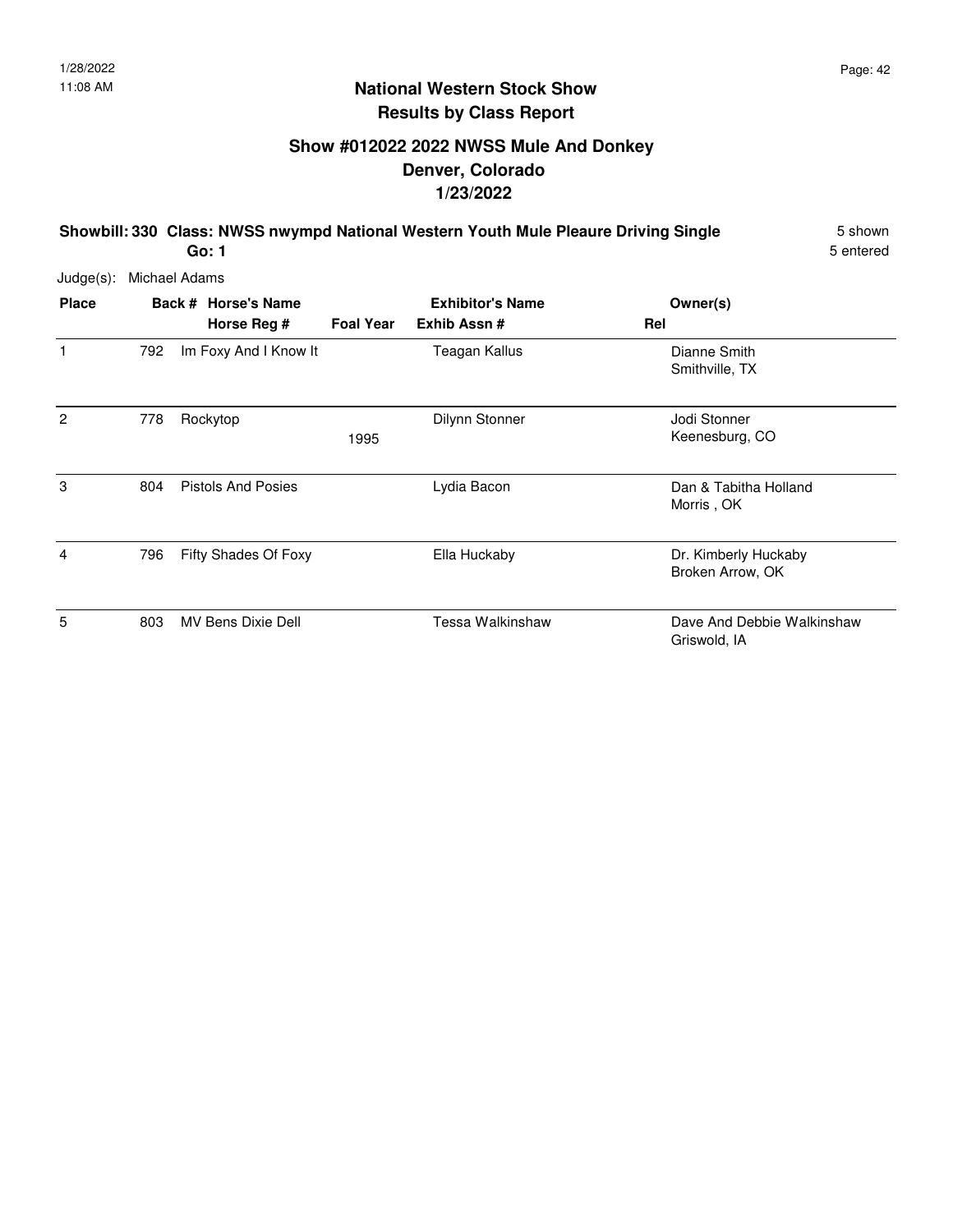**Go: 1**

### **National Western Stock Show Results by Class Report**

# **Show #012022 2022 NWSS Mule And Donkey Denver, Colorado 1/23/2022**

**Showbill: 332 Class: NWSS nwodpd National Western Open Donkey Pleasure Driving Sing** 4 shown

4 entered

| $Judge(s)$ : | Michael Adams |                                    |                  |                                        |                                   |  |  |  |  |
|--------------|---------------|------------------------------------|------------------|----------------------------------------|-----------------------------------|--|--|--|--|
| <b>Place</b> |               | Back # Horse's Name<br>Horse Reg # | <b>Foal Year</b> | <b>Exhibitor's Name</b><br>Exhib Assn# | Owner(s)<br>Rel                   |  |  |  |  |
| 1            | 793           | Ai Pad                             |                  | Jessica Meuth                          | Jessica Meuth<br>Z Smithville, TX |  |  |  |  |
| 2            | 801           | Gotta Get A Fox                    |                  | <b>Tabitha Holland</b>                 | Tessa Walkinshaw<br>Griswold, IA  |  |  |  |  |
| 3            | 799           | Foxy Angel Ears                    |                  | Dan Holland                            | Carol Anderson<br>Jenks, OK       |  |  |  |  |
| 4            | 798           | Foxy Since Day One                 |                  | <b>Tabitha Holland</b>                 | Carol Anderson<br>Jenks, OK       |  |  |  |  |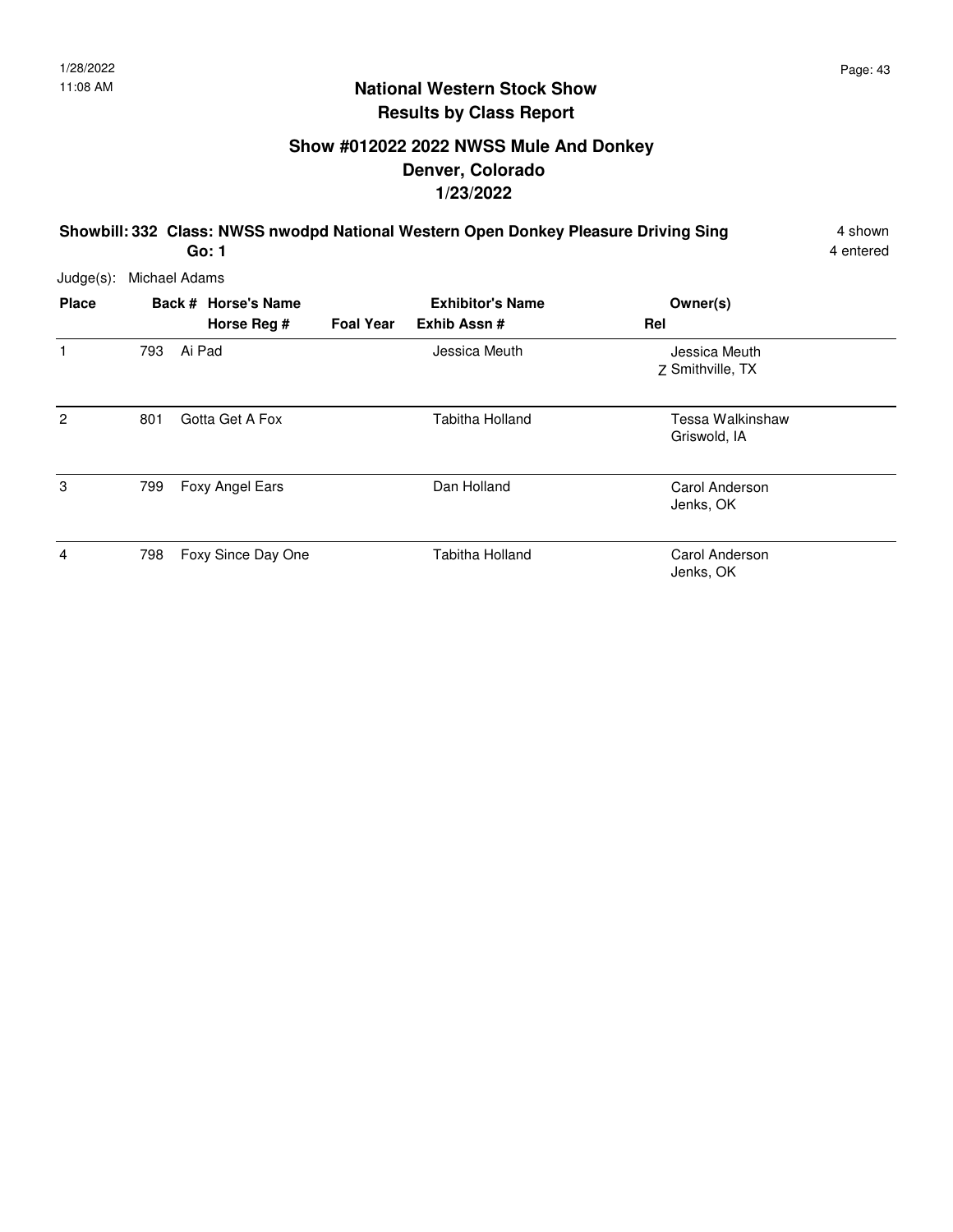# **Show #012022 2022 NWSS Mule And Donkey Denver, Colorado 1/23/2022**

#### **Showbill: 333 Class: NWSS nwomdr National Western Open Mule Drive And Ride** 2 shown

5 entered

Judge(s): Michael Adams

| <b>Place</b>   |     | Back # Horse's Name<br>Horse Reg # | <b>Foal Year</b> | <b>Exhibitor's Name</b><br>Exhib Assn# | Owner(s)<br>Rel                  |
|----------------|-----|------------------------------------|------------------|----------------------------------------|----------------------------------|
|                | 792 | Im Foxy And I Know It              |                  | <b>Tim Phillips</b>                    | Dianne Smith<br>Smithville, TX   |
| $\overline{2}$ | 778 | Rockytop                           | 1995             | Jodi Stonner                           | Jodi Stonner<br>Z Keenesburg, CO |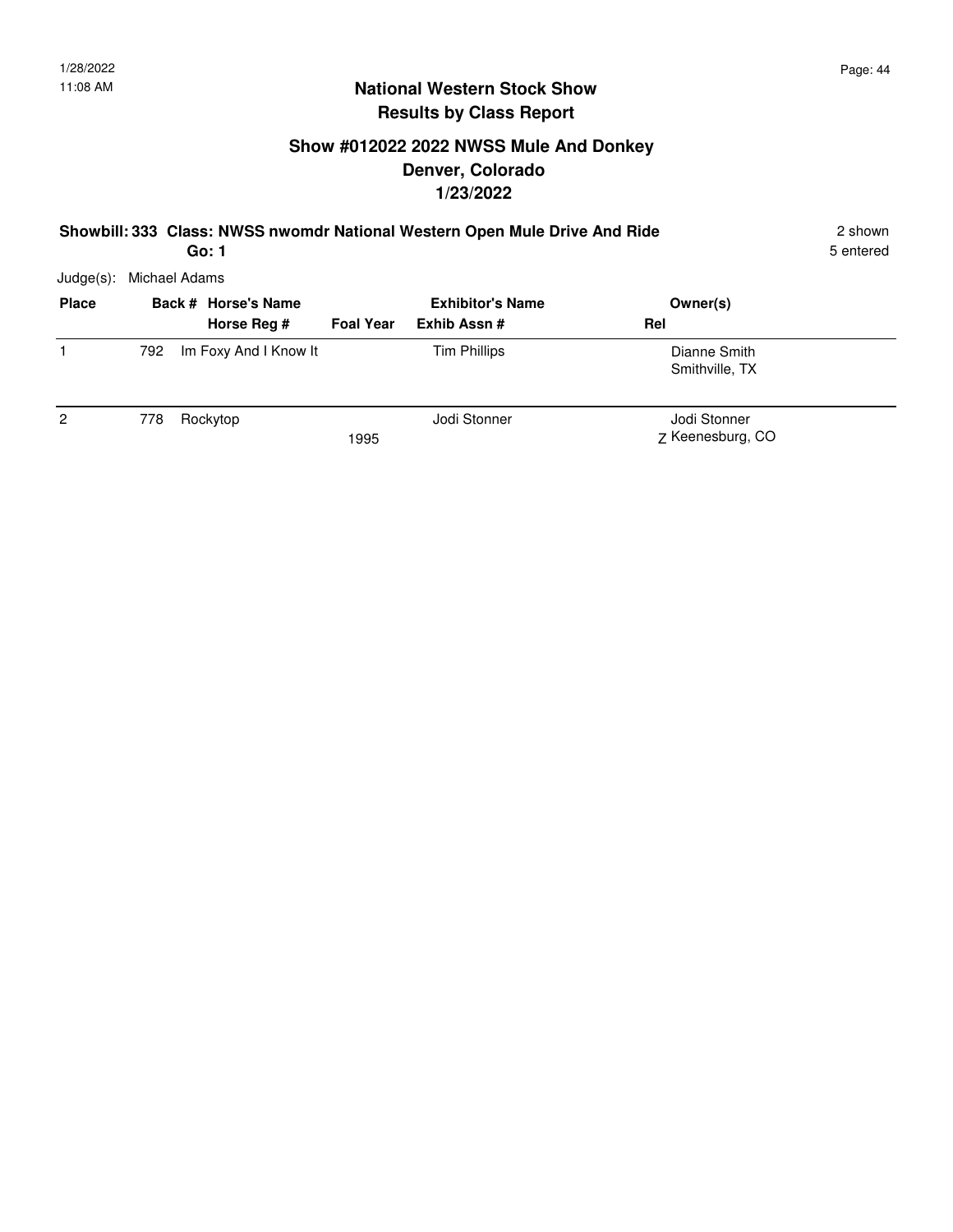# **Show #012022 2022 NWSS Mule And Donkey Denver, Colorado 1/23/2022**

#### **Showbill: 336 Class: NASMDA nwjmwp National Western Junior Mule Western Pleasure** 1 shown

3 entered

Judge(s): Michael Adams

| <b>Place</b> |     | Back # Horse's Name<br>Horse Reg # | <b>Foal Year</b> | <b>Exhibitor's Name</b><br>Exhib Assn # | Owner(s)<br>Rel                 |
|--------------|-----|------------------------------------|------------------|-----------------------------------------|---------------------------------|
|              | 785 | MV Girls Got Definition            |                  | <b>Terri Hurley</b><br>NASMDA - 2018    | Mary Hanson<br>Stewartville, MN |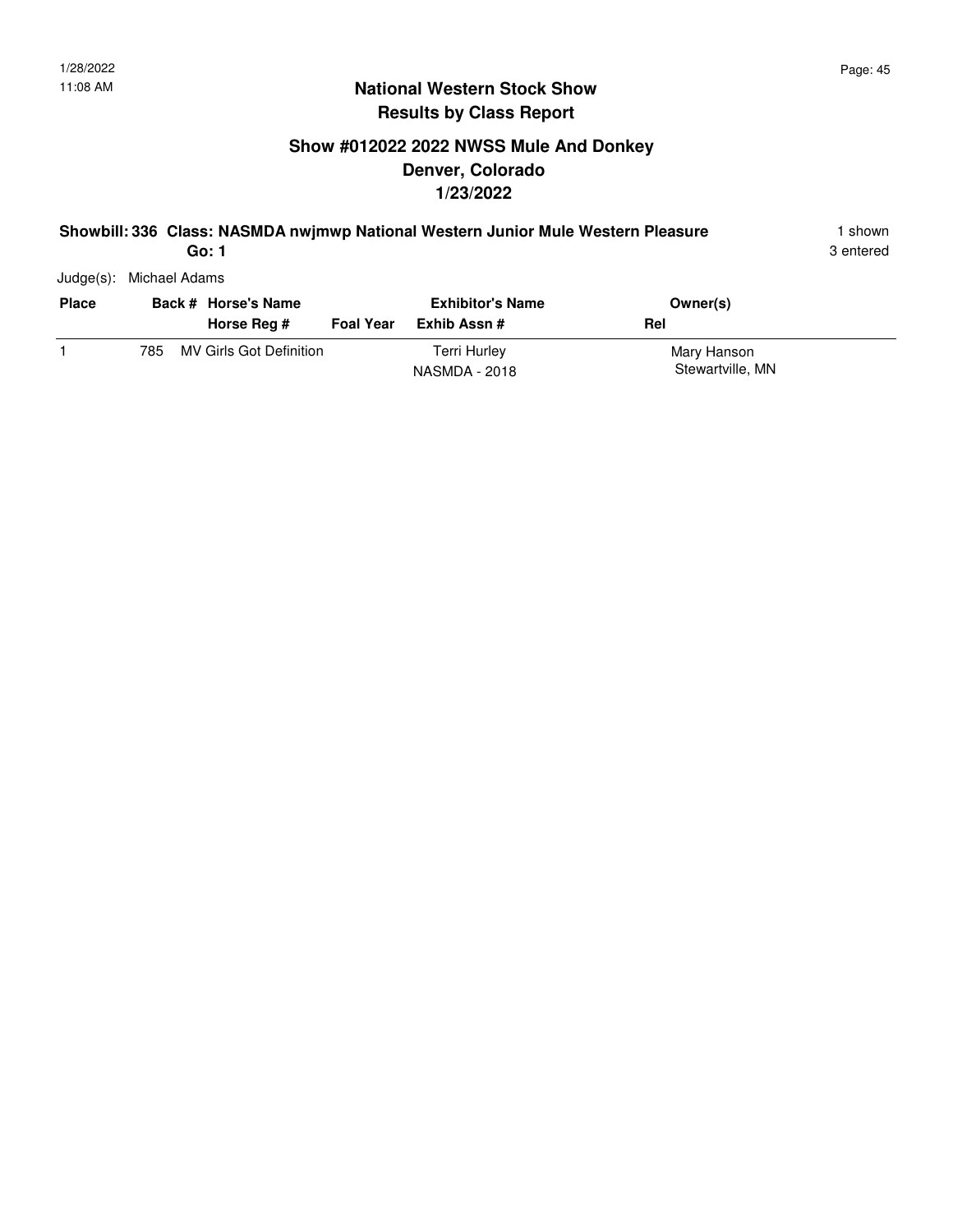2 entered

### **National Western Stock Show Results by Class Report**

## **Show #012022 2022 NWSS Mule And Donkey Denver, Colorado 1/21/2022**

#### **Showbill: 6004Class: NWSS nwmgr Grand/Reserve Mule** 2 shown 2 shown

Judge(s): Michael Adams

| <b>Place</b>   |     | Back # Horse's Name<br>Horse Reg # | <b>Foal Year</b> | <b>Exhibitor's Name</b><br>Exhib Assn # | Owner(s)<br>Rel                     |
|----------------|-----|------------------------------------|------------------|-----------------------------------------|-------------------------------------|
|                | 804 | <b>Pistols And Posies</b>          |                  | Dan Holland                             | Dan & Tabitha Holland<br>Morris, OK |
| $\overline{2}$ | 785 | MV Girls Got Definition            |                  | <b>Terri Hurley</b>                     | Mary Hanson<br>Stewartville, MN     |